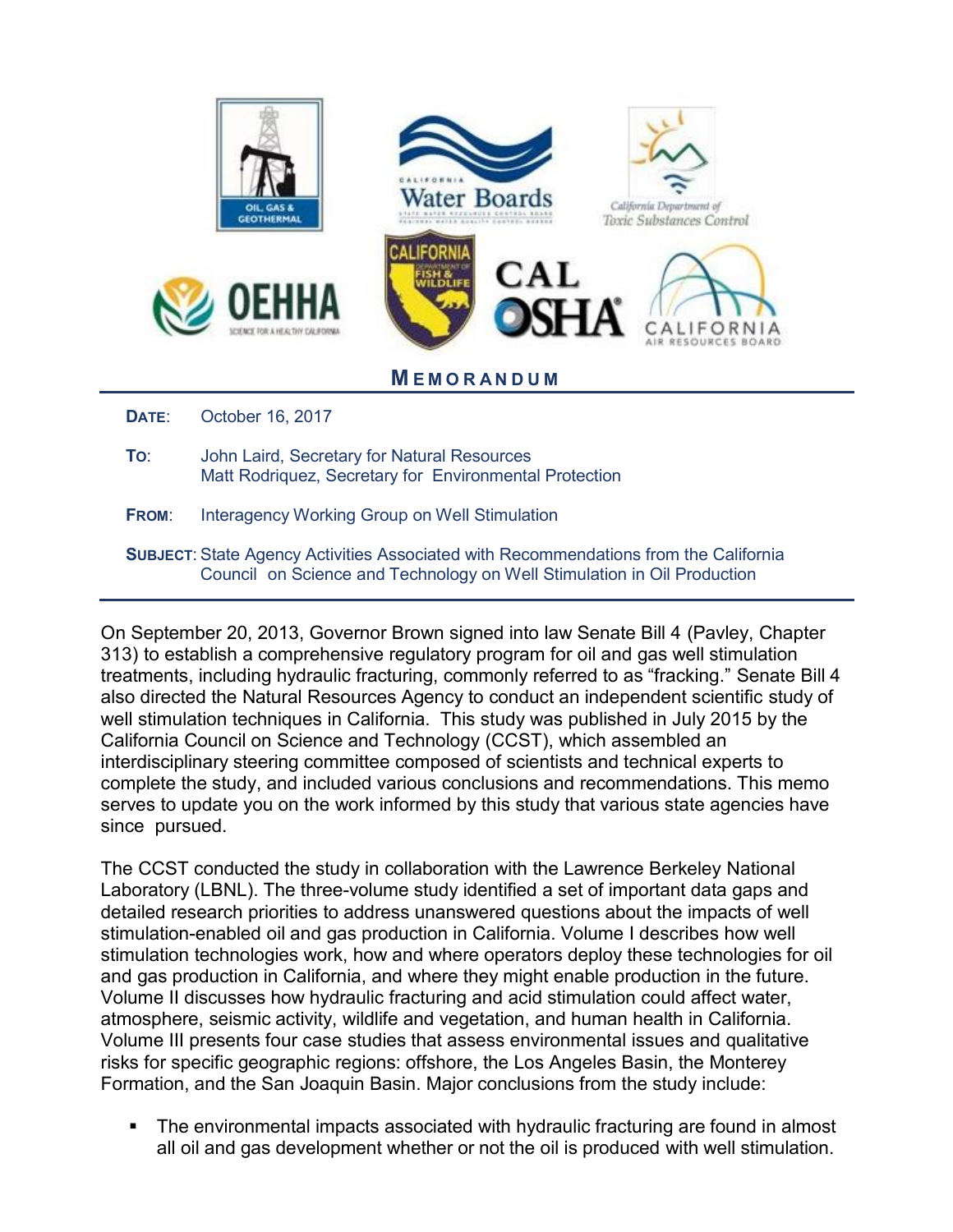Secretary Laird Secretary Rodriguez October 16, 2017 Page 2

- Hydraulic fracturing operations in California are very different from those in other states. In California, it is conducted at shallower depths (< 2,000ft in CA; > 10,000ft in Pennsylvania) and utilizes significantly less water (e.g., 140,000 gallons in CA; 4.3 million gallons in Texas, Eagle Ford).
- The Monterey formation will not facilitate an oil development boom in the foreseeable future. Future use of hydraulic fracturing will most likely focus in and near existing oil fields in the San Joaquin Basin that currently require hydraulic fracturing.
- The environmental characteristics of many chemicals utilized in well stimulation remain unknown.
- More analysis should be done regarding surface discharges and regarding the treatment and reuse of produced water (water that is comingled in oil reserves). Some produced water is treated and reused for irrigation in the Central Valley.
- More studies are necessary to assess public health as a function of proximity to all oil and gas development, not just stimulated wells, to determine if policies such as how science-based surface setbacks could mitigate impacts.

An Interagency Working Group was assembled to review and assess the study's conclusions and recommendation. Participating agencies included the California Natural Resources Agency, the California Environmental Protection Agency, the Department of Fish and Wildlife, the Department of Public Health, the Office of Environmental Health Hazard Assessment, the Department of Toxic Substances Control, the California Air Resources Board, the State Water Resources Control Board, the Department of Conservation, and the California Department of Industrial Relations. The Interagency Working Group kicked-off in August 2015 by engaging in detailed briefings provided by members of the team of scientists and technical experts who conducted the study. Over the last two years, the agencies have convened in subsets based on policy issues and agency expertise. This study and ongoing science on well stimulation treatments have been valuable in establishing the facts necessary for state regulators to identify issues that need to be addressed.

Since the publication of this study, state agencies have demonstrated their responsiveness to recommendations from the scientific community through regulatory changes and by gathering data for future scientific assessments. The pages following this memo summarize how each recommendation from the study has informed actions by one or more of the members of the Interagency Working Group. Such studies and actions include:

• The State's 2017-18 budget includes funding for the Office of Environmental Health Hazard Assessment (OEHHA) to evaluate chemicals used in well stimulation treatments (WST). The information produced by OEHHA will serve to identify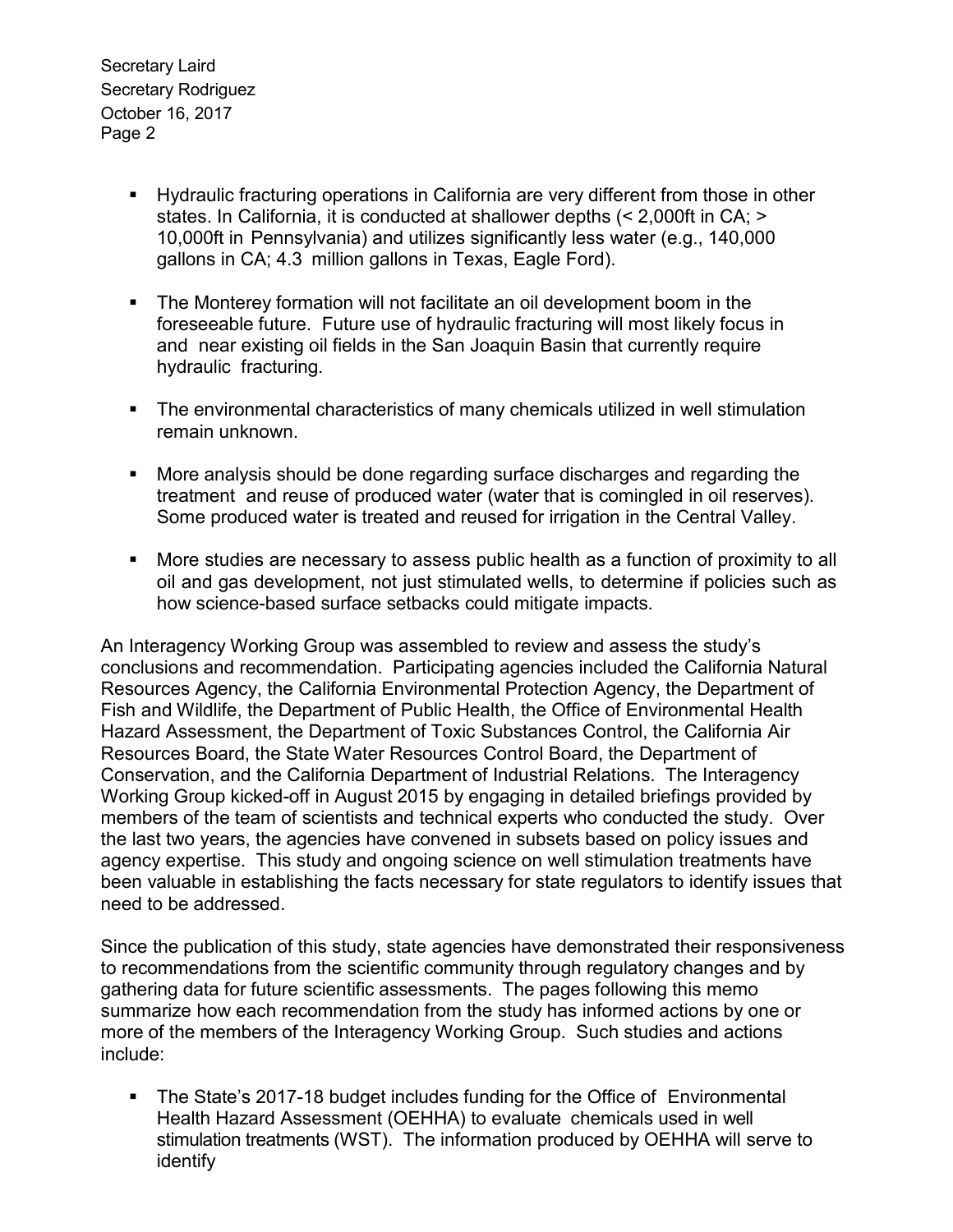Secretary Laird Secretary Rodriguez October 16, 2017 Page 3

> chemicals that may pose significant health and environmental threats and, where feasible, encourage the use of less hazardous alternative chemicals.

- The Central Valley Regional Water Quality Control Board approved new rules to require oil and gas operators to disclose chemicals and conduct chemical analysis on produced water that is discharged to the surface. The regional board also formed a food safety expert panel to advise it on actions related to the use of produced water for irrigation.
- The California Air Resources Board (CARB) passed a methane regulation with a co-benefit of reduction in smog forming pollutant and toxic air contaminants. CARB is also in the process of implementing an enhanced air quality monitoring program in and around oil and gas facilities such as production fields and storage facilities, particularly in disadvantaged or highly impacted communities.
- On January 1, 2016, the State Water Board began implementation of an oil and gas Regional Monitoring Program, which seeks to protect all beneficial use water, but prioritizes the monitoring of groundwater that is or has the potential to be a source of drinking water. Factors considered for the Regional Monitoring Program include well stimulation treatments, and other events or activities that have the potential to contaminate groundwater, such as an oil well failure.
- The Division of Oil, Gas, and Geothermal Resources (DOGGR) now collects extensive data related to the location and depths of wells proposed to be stimulated in the DOGGR's SB 4 permitting forms. This data allows DOGGR to determine which new wells are being drilled into the Monterey Formation. Such data is being tracked and included in DOGGR's [annual report](ftp://ftp.consrv.ca.gov/pub/oil/WST_Annual_Reports/WST_2016_Report.pdf) on SB 4 activities submitted to the Legislature.
- DOGGR and the State Water Board have undertaken two significant efforts to protect groundwater. The aquifer exemption process, currently under way, ensures that underground injection (including disposal of fluids involved in well stimulation) is not permitted into underground sources of drinking water. DOGGR is also reviewing all previously permitted Underground Injection Control Projects to ensure protection of groundwater resources.

In addition to the aforementioned regulatory and research activities, California has implemented the most comprehensive regulatory program on well stimulation treatments in the nation. This regulatory program is responsive to public concerns and informed by science-based assessments. Emergency regulations for the well stimulation treatment program went in effect on January 1, 2014, and a more comprehensive permanent regulatory program went into effect on July 1, 2015. The regulatory program includes the following elements:

 Well stimulation treatments must be permitted by DOGGR and reviewed by the State Water Board to determine whether groundwater monitoring is required. Other agencies, such as CARB, also review and make recommendations.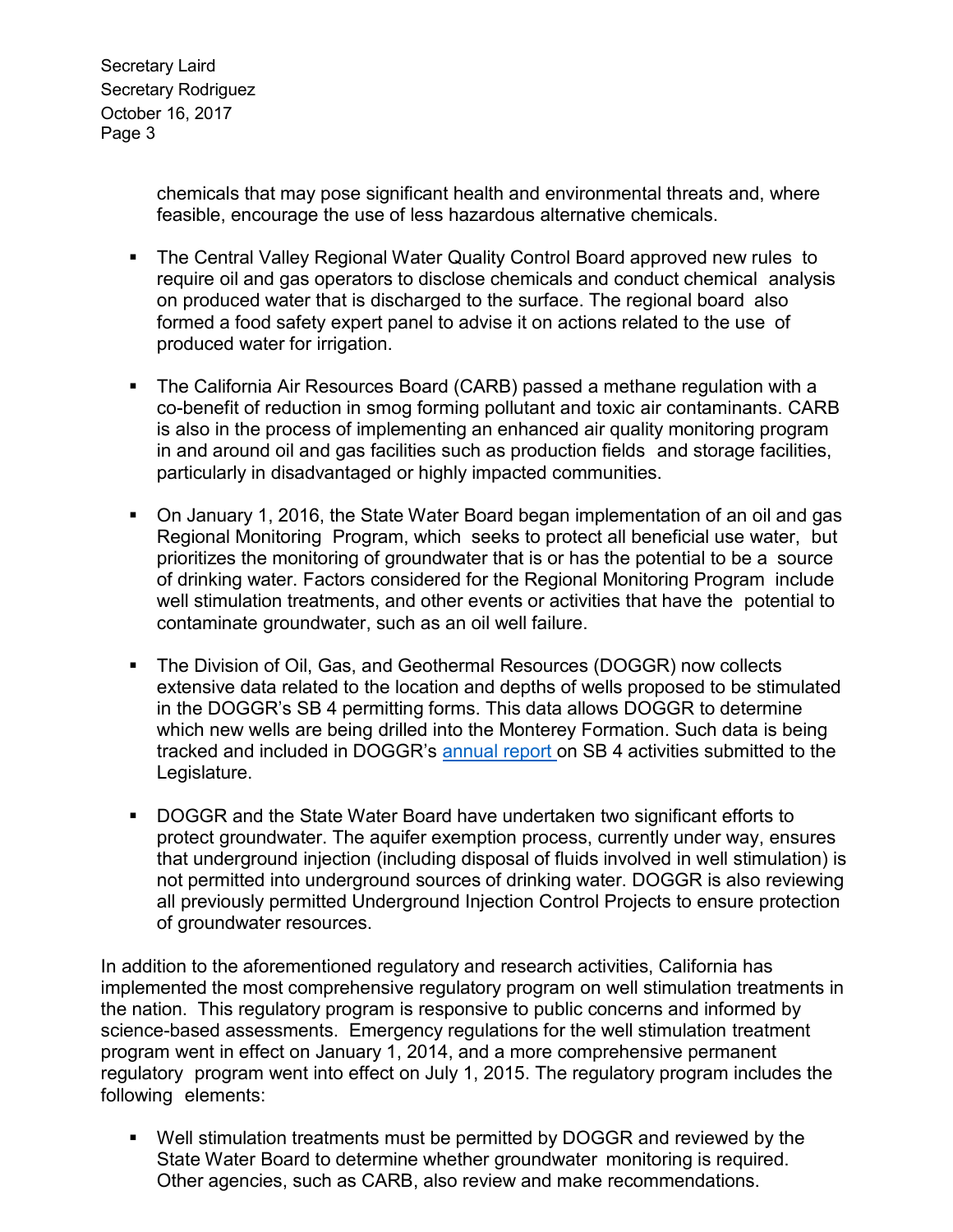Secretary Laird Secretary Rodriguez October 16, 2017 Page 4

- Approval to conduct well stimulation treatment is contingent upon an extensive engineering review and well integrity evaluation in order to ensure that fractures are confined to the intended geologic zone.
- Neighboring parties (within 1,500 feet) must receive advance notification of projects and can request their water quality be tested to establish a baseline.
- The volumes and concentrations of chemicals used in the process must be disclosed.
- Comprehensive post-stimulation reports must be filed, including the amount of water used and the source of that water.
- Seismic monitoring must take place during well stimulation operations.
- DOGGR has developed a website to facilitate public disclosure of well stimulation projects and to allow the public to easily search and aggregate this information.

Since this regulatory program was begun more than two years ago, 187 permits have been issued. As of May 2017, 114 permits have been acted upon by the permittee. All have occurred in Kern County. In the years leading up to establishing the permanent program, the number of well stimulations per year ranged from 600 to 1,000.

This Interagency Working Group report provides updates on how several entities within the California Environmental Protection Agency, the California Natural Resources Agency, and the Department of Industrial Relations have responded to recommendations from the CCST study on well stimulation. This was a collaborative effort undertaken by a large cross section of state experts examining issues related to water quality, public health, worker safety, air emissions, and others. As new data and analyses become available, regulatory programs will be continually updated. Members of the working group will continue to meet in subgroups based on policy and technical expertise. If there are any follow-up questions on how CCST's recommendations are being implemented, we can connect you to the appropriate lead staff from the agency working on implementation of the specific recommendations.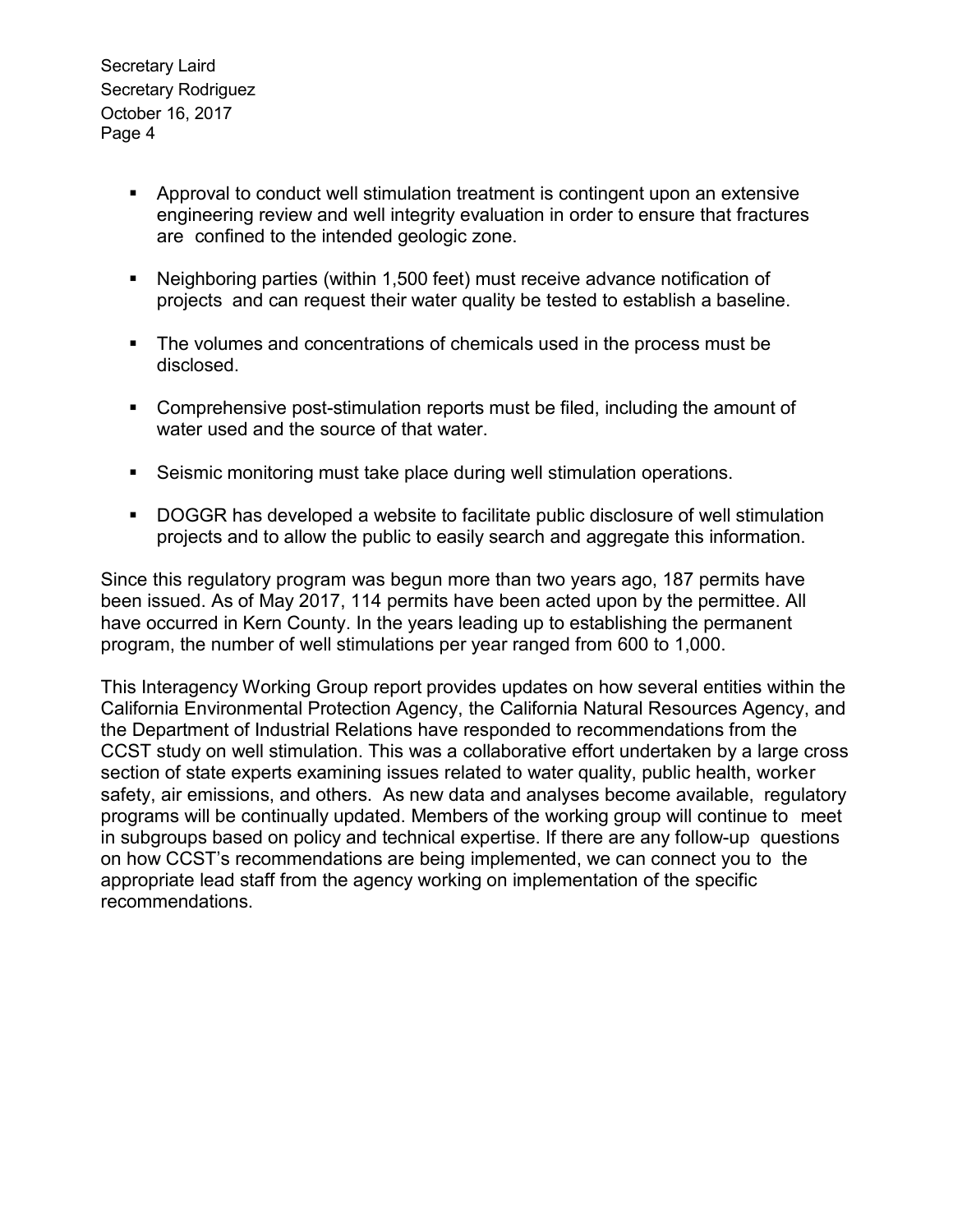![](_page_4_Picture_0.jpeg)

![](_page_4_Picture_1.jpeg)

# **California Interagency Working Group on Well Stimulation Treatment**

![](_page_4_Picture_3.jpeg)

![](_page_4_Picture_4.jpeg)

California Department of Toxic Substances Control

![](_page_4_Picture_6.jpeg)

![](_page_4_Picture_7.jpeg)

![](_page_4_Picture_8.jpeg)

![](_page_4_Picture_9.jpeg)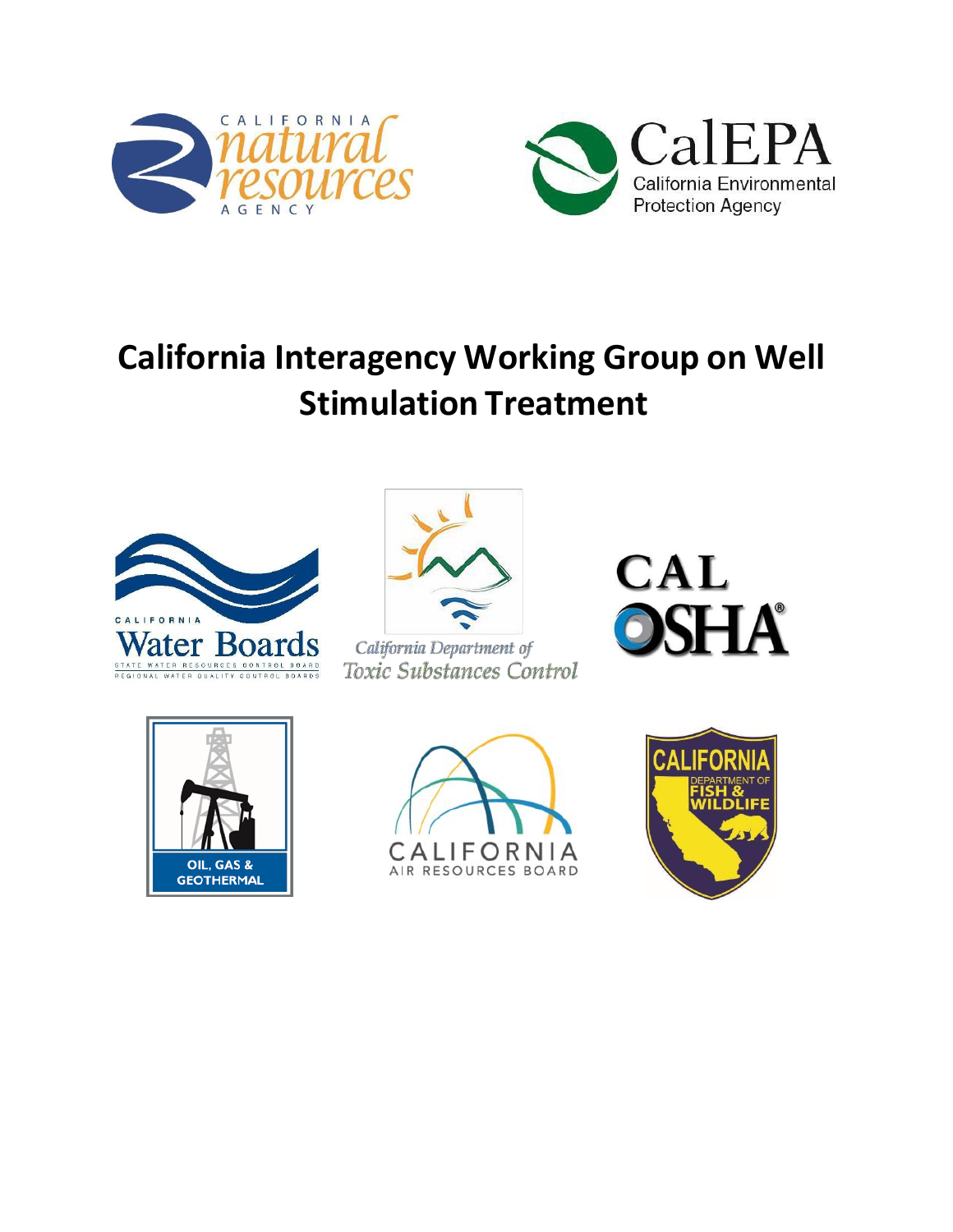#### **Introduction**

California oil production ranks third in the nation, and for more than 50 years, various techniques have been used to enhance oil and gas production. One of these techniques, known as well stimulation, encompasses hydraulic fracturing, acid fracturing, and acid matrix stimulation. Well stimulation treatments (WST) enhance oil and gas production by making the reservoir rocks more permeable, thus allowing more oil or gas to flow to the well.

In 2013, the California Legislature passed Senate Bill 4 (Pavley, Chapter 313 statutes of 2013), which established regulatory requirements for WST technologies in California. SB 4 also directed the Natural Resources Agency to conduct an independent scientific study of such oil and gas production techniques in California. This [study w](http://ccst.us/projects/hydraulic_fracturing_public/SB4.php)as published in July 2015 by the California Council on Science and Technology (CCST), a non-partisan, not-for-profit corporation established to provide objective scientific advice to California policymakers. CCST assembled an interdisciplinary steering committee composed of scientists and technical experts to complete the study. Among other things, the study was required to do the following:

- Evaluate hazards and risks WST may pose to natural resources and public, occupational, and environmental health and safety.
- **If all identify areas with existing and potential conventional and unconventional oil and gas** reserves where WST could spur or enable oil and gas exploration and production.
- Examine the use and potential for use of non-toxic additives and the use or reuse of treated or "produced" water in WST fluids and evaluate the potential for the use of recycled water in WST, including appropriate water quality requirements and available treatment technologies.
- **IDENTIFY IDENTIFY IS ADDITION IN A LOCAL THE INTEGRAL IS CONTINUES.** Information and improve the analyses.

The following document describes efforts planned or currently under way by State agencies based on the each of the recommendations in the [study.](http://ccst.us/projects/hydraulic_fracturing_public/SB4.php)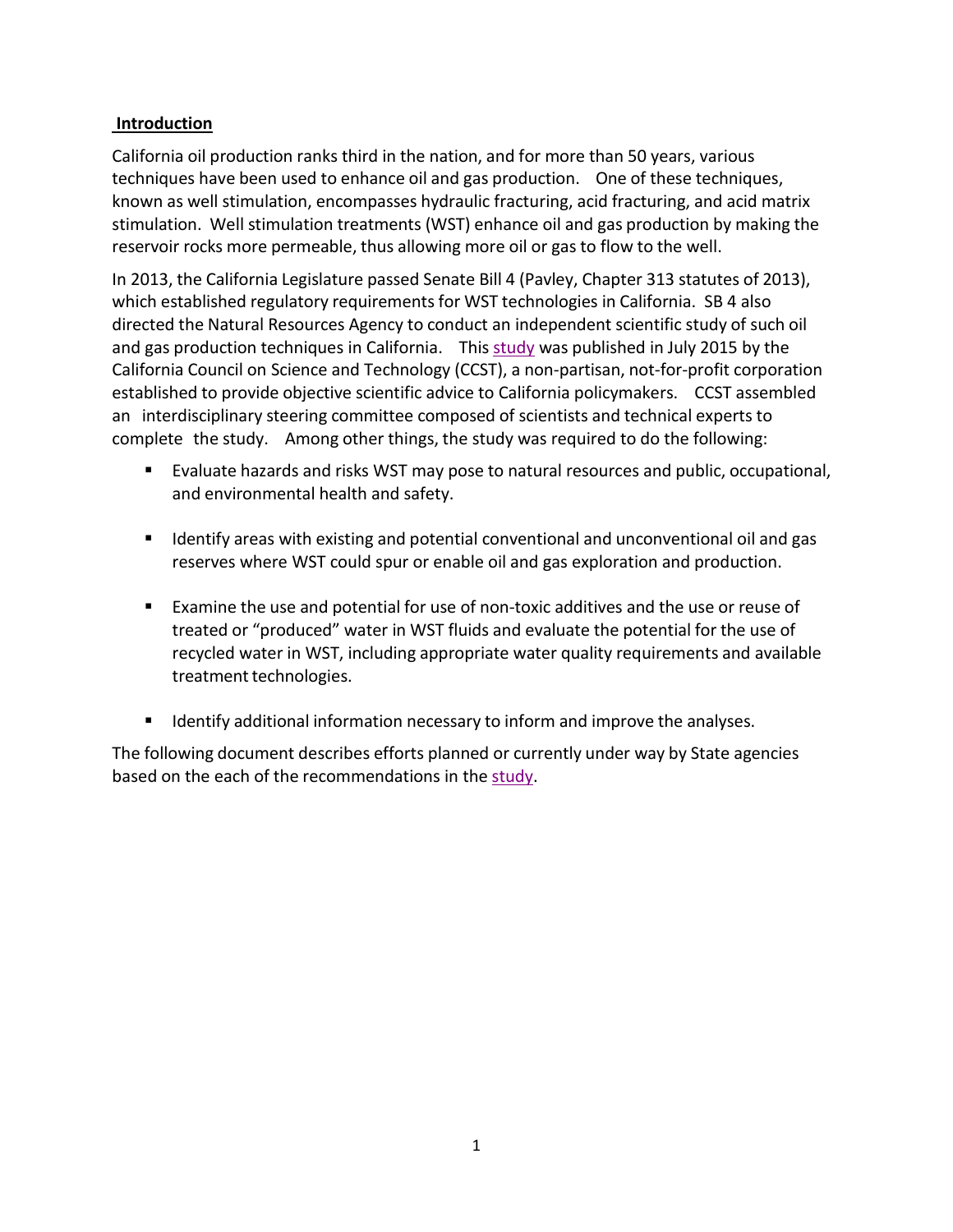#### **RECOMMENDATION 1.1**

**Now that SB 1281 has produced roughly a year of water data, the State should begin assessing this data to evaluate water use, production, reuse, and disposal for the entire oil and gas industry. Early assessment will shed light on the adequacy of the data reporting requirements, or if these need adjustment, such as adding information about the quality of the water used and produced. When several years of data become available, a full assessment should identify opportunities to reduce freshwater consumption or increase the beneficial use of produced water, and regularly update opportunities for water efficiency and conservation.**

## **Lead agencies: Division of Oil, Gas, and Geothermal Resources State Water Resources Control Board**

The Division of Oil, Gas, and Geothermal Resources (Division), in consultation with the State Water Resources Control Board (State Water Board), is currently working with the CCST to assess the data that has been collected to date under the requirements of SB 1281. The intent of this initial study is to assess whether the data being collected under SB 1281 is adequate to inform future policy decisions with respect to water use in oil and gas production operations. CCST will assemble an expert panel to guide this study.

Senate Bill 1281 became effective on January 1, 2015, and expanded the requirements for oil and gas operators to file, on a quarterly basis, detailed water reports for all water produced and used in oil field operations. Previous reporting requirements had two to four water data elements provided on a monthly basis. SB 1281 requires 121 data elements per quarter, in addition to 144 new possible data elements for previously unreported stored and non-injection water uses. Prior to these new reporting requirements, operators only filed monthly production and injection reports, in which the water reporting requirements were minimal. The new quarterly water report provides six additional disposal methods and four additional water sources. Operators must submit their data in a uniform software application, allowing Division staff to quickly and precisely load the information into a comprehensive database. Overall, the new reporting options and requirements provide more detail to enhance data accuracy.

In the first phase of the study, CCST will identify important questions on the water life cycle in California's oil and gas production and a description of the data required to answer these questions. The CCST steering committee will consult with relevant state agencies and stakeholders to define these questions.

The second phase will include a preliminary assessment of the SB 1281 data, as well as other available water data, to determine whether the type of information reported is necessary and sufficient to answer the questions identified in the first phase. The steering committee will make recommendations on how the data collected can be improved and streamlined, and identify new questions that may arise through the preliminary data assessment.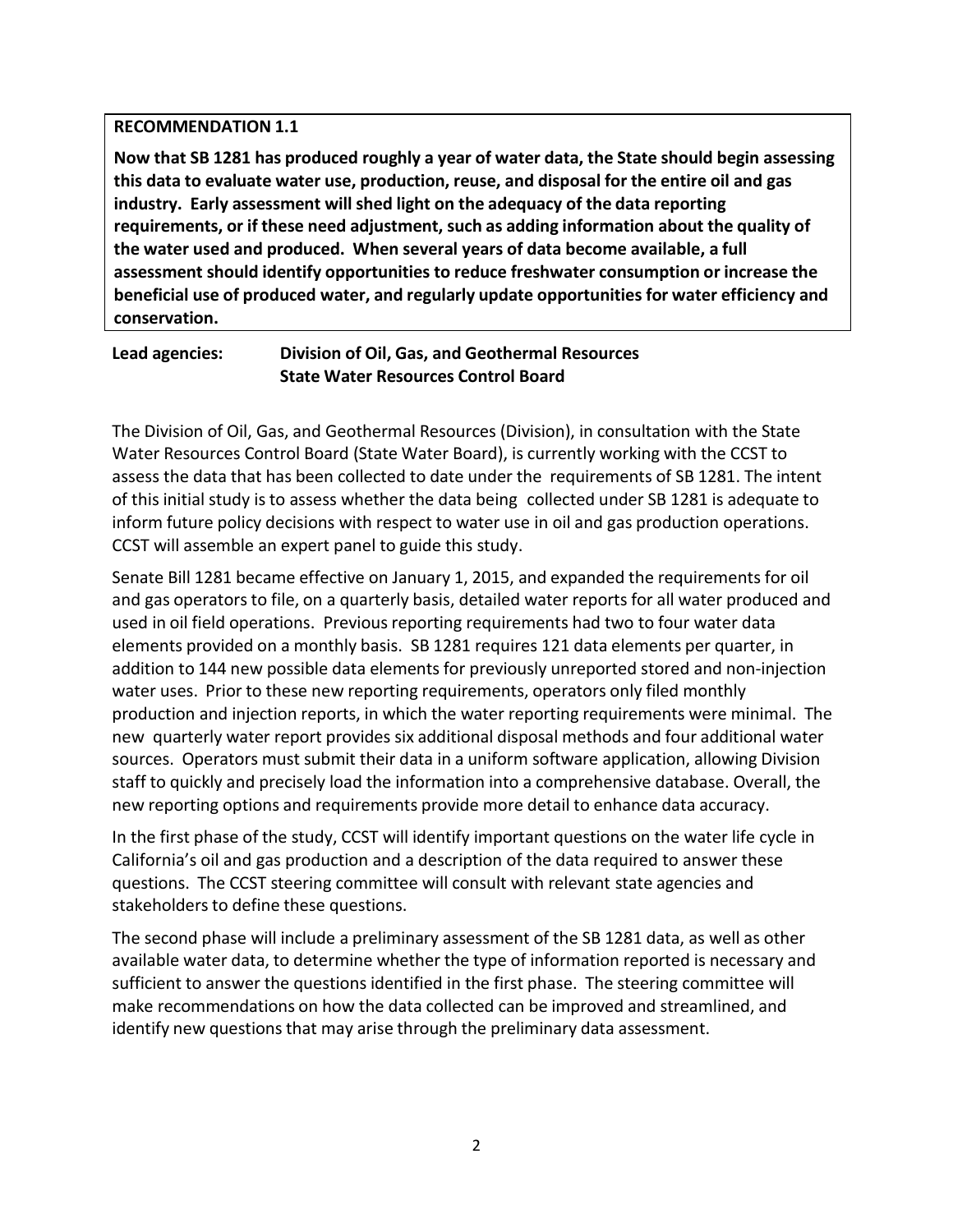## **RECOMMENDATION 1.2**

**The State should request the federal government improve data collection and record keeping concerning well stimulation conducted in federal waters to at least match the requirements of SB 4. When representative data becomes available, the US EPA should conduct an assessment of ocean discharge and, based on these results, consider if alternatives to ocean disposal for well stimulation fluids returns are necessary.**

# **Lead agency: Division of Oil, Gas, and Geothermal Resources**

Since the passage of SB 4, the Division has engaged with various federal agencies on issues related to WSTs, including the United States Environmental Protection Agency (US EPA), Bureau of Land Management (BLM), and Bureau of Ocean Energy Management (BOEM). The Division has consistently advocated for greater data transparency of well stimulation activities approved by federal agencies on federal lands and waters.

For instance, in its submitted comments on BOEM's Programmatic Environmental Assessment (PEA) for the use of WSTs on the Southern California Outer Continental Shelf, the Division recommended the PEA be revised to consider additional mitigation measures that would achieve a level of transparency similar to what is required under SB 4. The measures recommended included the following:

- Requirement to disclose WST fluid constituents and additives on a publicly available website such as the Division's WST Disclosure Search or FracFocus.
- Requirement to notify stakeholders within the region of influence prior to WST and/or discharge of waste WST fluids into open waters. Applicable State agencies may include the California Coastal Commission, State Lands Commission, and Department of Fish and Wildlife/Office of Oil Spill Prevention and Response.
- Requirement of operators to specifically include information on the handling of WST fluids and additives in their Oil Spill Response Plans to demonstrate that systems and resources are in place to act quickly and effectively in the event of a spill.
- Requirement of testing permitted discharge waters following each WST to address data gaps regarding WST fluid toxicity.

In addition, in March 2015, the BLM released its final rule on WST activities on federal lands. The rule consists of data and transparency requirements similar to those required under SB 4, including submittal of detailed information about the proposed operation such as wellbore geology, the location of faults and fractures, the depths of all usable water, estimated volume of fluid to be used, and estimated direction and length of fractures, as well as public disclosure of the chemicals to be used in the operation.

This rule has not gone into effect due to a legal challenge filed by the States of Wyoming, Colorado, North Dakota, and Utah. On June 21, 2016, the United States District Court for the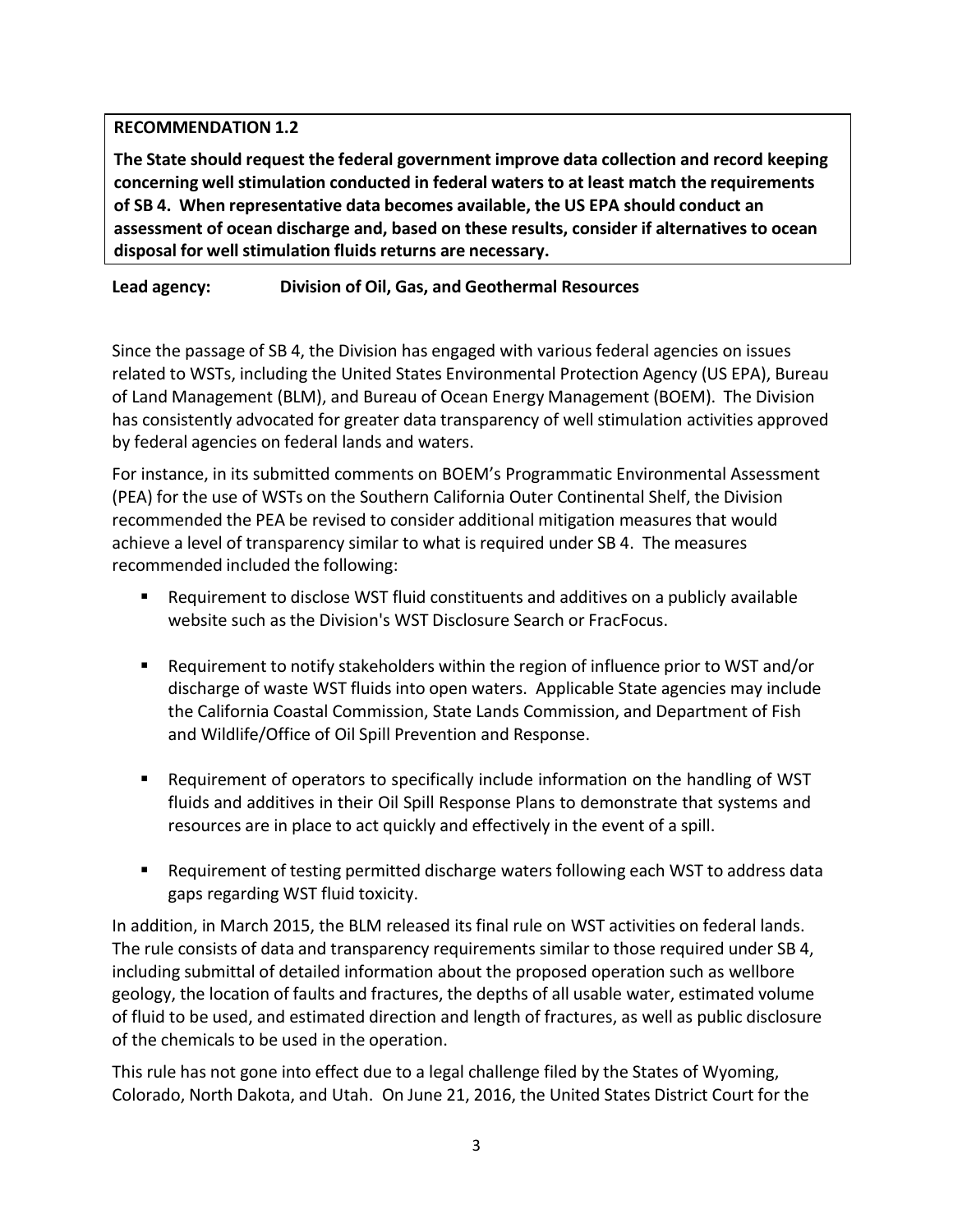District of Wyoming struck down the rule, concluding the BLM does not have authority to regulate WST activities. This ruling was appealed to the 10th U.S. Circuit Court of Appeals, which heard oral arguments in July 2017. In the meantime, under direction from the Trump Administration, the Department of Interior has announced plans to rescind this regulation.

#### **RECOMMENDATION 2.1**

**The State should request a comprehensive, science-based and peer-reviewed assessment of source-rock ("shale") oil resources in California and the technologies that might be used to produce them. The State could request such an assessment from the USGS, for example.**

**Lead agency: Division of Oil, Gas, and Geothermal Resources**

In October 2015, the United States Geological Survey (USGS) released a geology-based assessment of continuous unconventional oil and gas resources in the Miocene-Monterey Formation in the southern San Joaquin Basin. The assessment estimates there are 21 million barrels of oil, 27 billion cubic feet of gas, and 1 million barrels of natural gas liquids in this area of the formation.

These estimates differ greatly from those previously published by the United States Energy Information Administration (EIA). In May 2015, EIA estimated there were 600 million barrels of technically recoverable oil in the Monterey Formation. This estimate was a 96 percent reduction of an estimate published by EIA in 2011, which estimated 13.7 billion barrels of technically recoverable oil from the Monterey Formation.

The USGS assessment concluded that most of the petroleum that has originated from shale of the portion of the Monterey Formation studied has migrated from the source rock to more shallow conventional reservoirs due to natural fracturing, faulting, and folding. Studies in 2003 and 2012 suggest that a mean of about 3 billion barrels of oil might eventually be added to conventional reservoirs in the San Joaquin Basin from the Monterey Formation.

The USGS study provided valuable information given it is focused on the largest basin for shale oil development in California. Primarily, it served as an additional indicator of the unlikelihood of an unconventional oil boom in California for the foreseeable future.

## **RECOMMENDATION 2.2**

**DOGGR should track well permits for future drilling in Monterey source rocks (and other extensive source rocks, such as the Kreyenhagen) and be able to report increased activity.**

## **Lead agency: Division of Oil, Gas, and Geothermal Resources**

Data related to the location and depths of wells proposed to be stimulated are captured in the Division's SB 4 permitting forms. This data allows the Division to determine which new wells are being drilled into the Monterey Formation. Such data is being tracked and included in the Division's [annual report](ftp://ftp.consrv.ca.gov/pub/oil/WST_Annual_Reports/WST_2016_Report.pdf) on SB 4 activities submitted to the Legislature.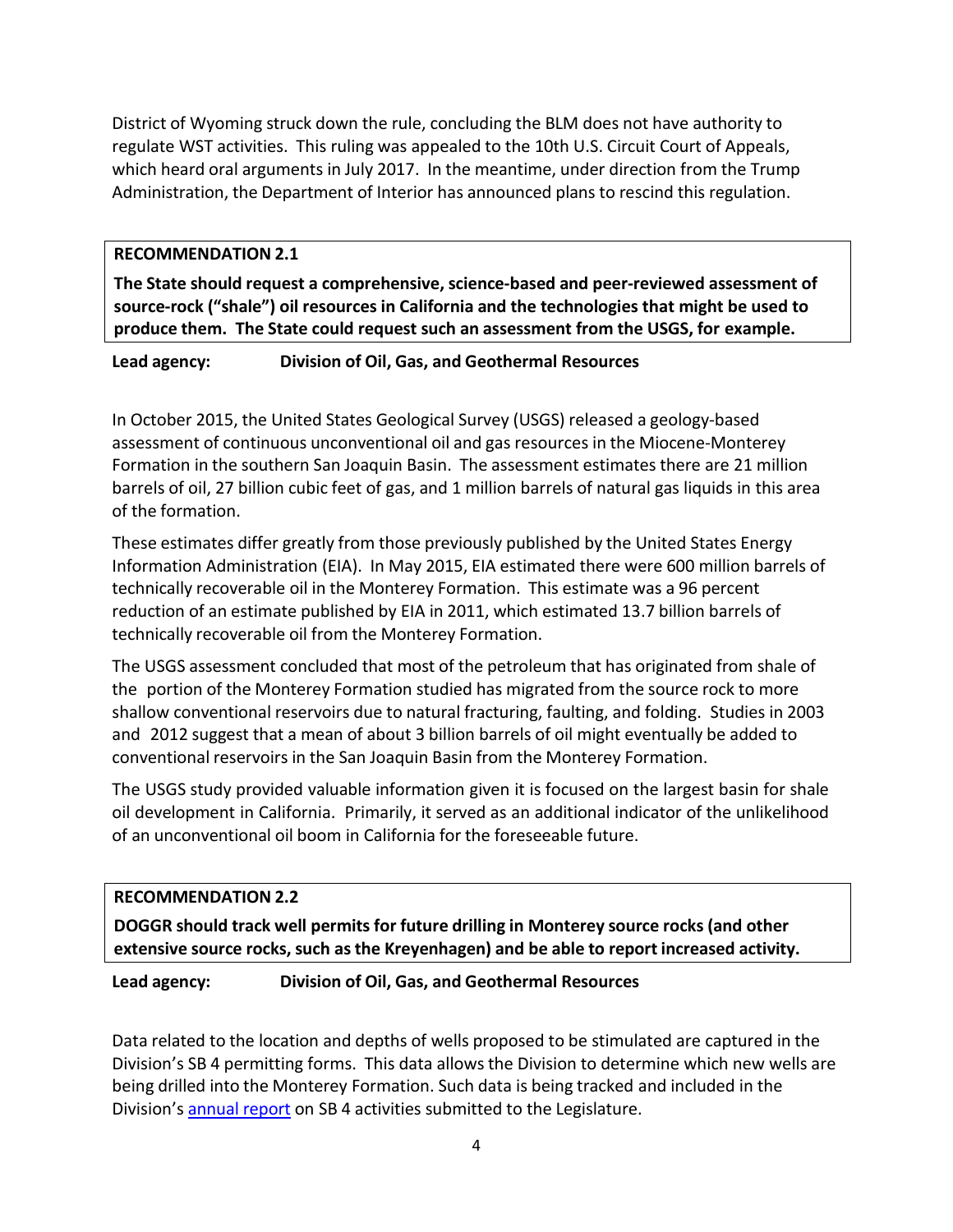#### **RECOMMENDATION 3.1**

**Over the next several years, relevant agencies should assess the adequacy and effectiveness of existing and pending regulations to mitigate direct impacts of hydraulic fracturing and acid stimulations.**

# **Lead agency: Division of Oil, Gas, and Geothermal Resources California Air Resources Board State Water Resources Control Board**

As described under Recommendation 3.3 (below) a number of regulatory efforts are underway at each of the identified lead agencies. According to CCST's SB 4 study, all activities associated with oil and gas production enabled by WST can bring about indirect impacts from oil and gas development, which usually occur whether or not the wells are stimulated.

The Division is in the process of developing regulations covering underground injection control (UIC), [oil and gas facility pipelines](http://www.conservation.ca.gov/dog/general_information/Pages/Pipelines.aspx), [idle well testing,](http://www.conservation.ca.gov/dog/general_information/Pages/IdleWells.aspx) and [underground gas and storage facilities](http://www.conservation.ca.gov/dog/general_information/Pages/UGSRules.aspx). The permanent WST regulations went into effect in July 2015. Based on experience implementing the program, the Division is in the early stages of developing revisions. Also, as described later, the California Air Resources Board (CARB) is in the process of developing comprehensive [oil and gas field regulations](https://www.arb.ca.gov/regact/2016/oilandgas2016/oilandgas2016.htm) to reduce methane and other emissions.

The Division also is conducting ongoing work under a contract with Lawrence Berkeley National Laboratory (LBNL) to gain scientific support in the area of SB 4 data reporting requirements, structure, quality control, management, interpretation, and user interface design. LBNL is working with Division staff to examine information collected under new disclosure requirements to determine how the new requirements address recommendations made as part of the SB 4 Report. LBNL scientists have provided recommendations concerning the new data structure, improved data reporting requirements and methods, and data access interfaces. They are analyzing the meaning, significance or importance of specific types of information and evaluating specific and general problems identified with data collection in the SB 4 Report.

All of the lead agencies identified in this recommendation intend to revisit regulations that are pertinent to WST to assess adequacy. For example, CARB has recently adopted methane regulations on oil and gas facilities that will achieve co-benefits in reductions emissions of smog forming compounds as well as toxic air contaminants. CARB will evaluate the effectiveness of this regulation over time. Results from air sampling during well stimulation will also provide information.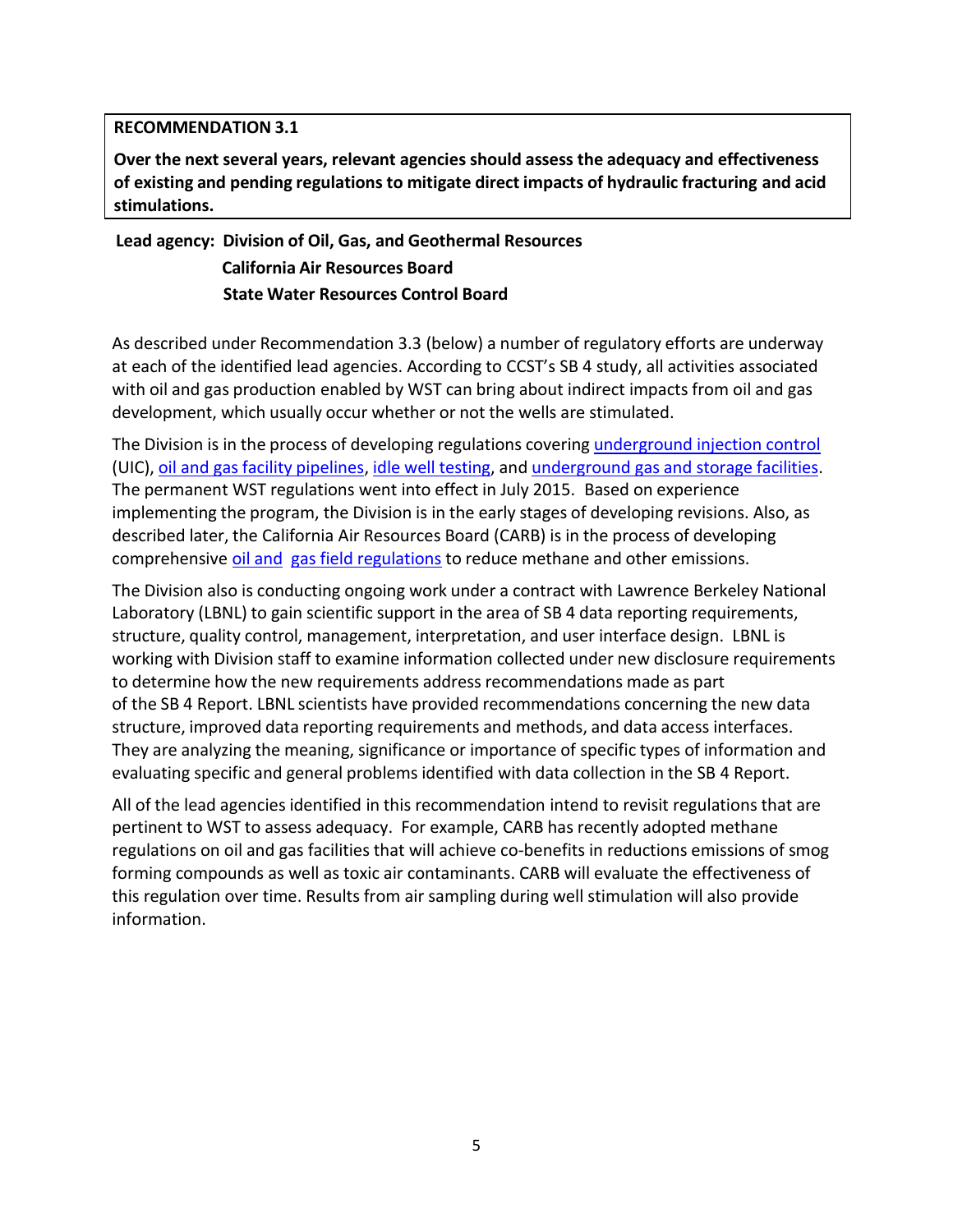#### **RECOMMENDATION 3.2**

**Operators should apply Green Chemistry principles to the formation of hydraulic fracturing fluids, particularly for biocides, surfactants, and quaternary ammonium compounds, which have widely differing potential for environmental harm. The overall number of different chemicals used in hydraulic fracturing could be limited to those on an approved list that would consist only of those chemicals with known and acceptable environmental hazard profiles. Operators should report the unique Chemical Abstract Service Registry Number (CASRN) identification for all chemicals used in hydraulic fracturing and acid stimulation. Relevant state agencies, including DOGGR, should as soon as practical engage in discussion of technical issues involved in restricting chemical use with a group representing environmental and health scientists and industry practitioners either through existing roundtable discussions or independently.**

# **Lead agencies: Office of Environmental Health Hazard Assessment Division of Oil, Gas, and Geothermal Resources**

The Legislature has enacted the Governor's 2017-18 budge[t proposal](http://web1a.esd.dof.ca.gov/Documents/bcp/1718/FY1718_ORG3980_BCP1366.pdf) providing the Office of [Environmental Health Hazard Assessment](http://www.ebudget.ca.gov/2017-18/pdf/Enacted/GovernorsBudget/3890/3980.pdf) (OEHHA) with funding from the Division's Oil and Gas Administrative Fund for three years to evaluate chemicals used in WST. The Division would use the information produced by OEHHA to potentially restrict the use of WST chemicals that may pose significant health and environmental threats and encourage the use of less hazardous alternative chemicals. Information on chemical usage, function (including necessity), toxicity, environmental fate and transport, and impacts on wildlife are all needed to determine which WST chemicals are safer to use. There are extensive data gaps on the toxicity of WST chemicals, potential for exposure, and environmental transformation products. The absence of data on a chemical is not evidence that there is no potential harm.

OEHHA's evaluation will include:

- Development of an inventory of chemicals used in WSTs.
- Gathering and synthesizing health and environmental hazard information on WST chemicals and their potential for human exposure.
- Closing data gaps involving the health and environmental impacts of these chemicals.
- **If all identifying chemicals likely to pose the greatest risks, and identifying potentially less** hazardous alternatives.
- Characterizing the hazards or risks to human health and the environment from current WSTs and potentially preferable alternatives.
- Recommending preferred WST chemicals to the extent feasible.

OEHHA will conduct its evaluation in consultation with the Division and with an Interagency Working Group of scientists from relevant state agencies. In addition, OEHHA, the Division, and the working group would seek input from external stakeholders. These would include academics specializing in a number of areas (including toxicology, public health, environmental fate, green chemistry, alternatives assessment, and engineering), scientists and engineers from the petroleum industry, representatives of nongovernmental organizations with environmental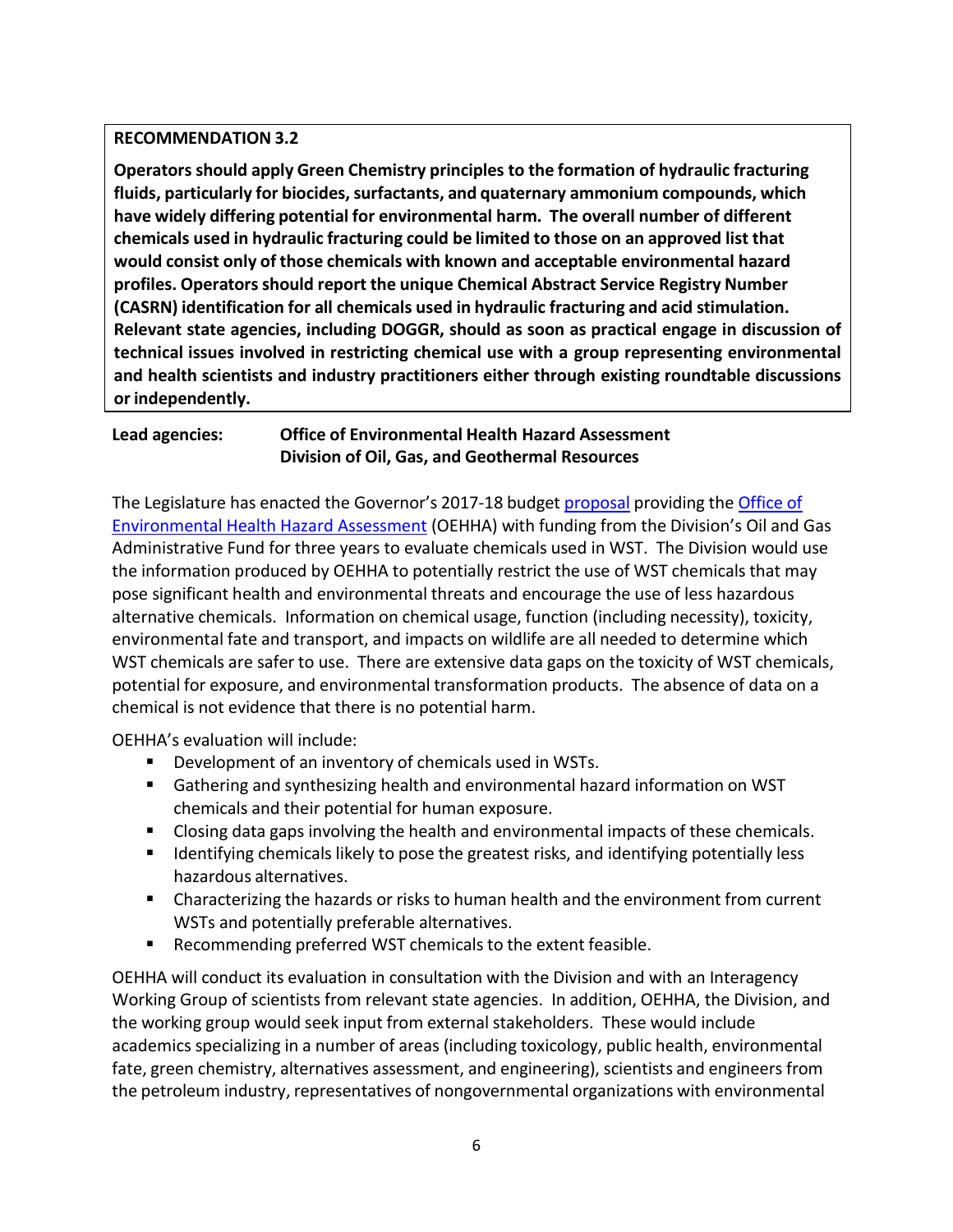and public health expertise, and members of the public. Input from these external parties and discussion of specific issues would take place at public meetings or workshops.

Beginning in fiscal year 2017-18, OEHHA will work in consultation with the Division and the Interagency Working Group to develop a work plan and initiate the longer-term evaluation of chemicals used in WST using green chemistry principles. A full analysis will take a number of years, so recommendations will be provided in an iterative manner, with a preliminary nearterm categorization of chemicals proposed for use in permit applications, followed by sequential refinement of the categorization over time as more data become available.

## **RECOMMENDATION 3.3**

**Concern about hydraulic fracturing might cause focus on indirect impacts associated with fractured wells, but concern about the impacts themselves should lead to study of wells in all types of oil and gas production, not just those that are enabled by hydraulic fracturing. Agencies with jurisdiction should evaluate impacts of concern for all oil and gas development, rather than just the portion of development enabled by well stimulation. As appropriate, many of the rules and regulations aimed at mitigating indirect impacts of hydraulic fracturing and acid stimulation should also be applied to all oil and gas wells.**

# **Lead agencies: Division of Oil, Gas, and Geothermal Resources California Air Resources Board State Water Resources Control Board**

This recommendation is being applied.

The Division has several [rulemakings u](http://www.conservation.ca.gov/index/Pages/rulemaking.aspx)nder way. These include underground gas storage regulations, underground injection control (UIC) regulations, idle well testing regulations, and oil and gas facility pipeline testing. To reduce the likelihood of gas leaks, the underground gas storage regulations set well performance standards, require detailed risk mitigation plans, and establish rigorous, prospective well testing requirements. The UIC regulations require additional project data, enhanced well mechanical integrity testing requirements, injection fluid testing and chemical analysis, seismic monitoring, and other requirements to protect groundwater from potential contamination. Idle well testing regulations provide for additional mechanical integrity testing, fluid level surveys, and ensure that wells that are no longer economically viable are properly plugged and abandoned. The pipeline testing regulations will reduce the risk of potentially dangerous and toxic gas exposures by expanding the number and type of pipelines at oil and gas production facilities that are required to undergo regular leak testing. The UIC and idle well testing regulations are being developed concurrently. Workshops on discussion drafts were held in July 2017, and the Division plans on having the regulations in place by September 2018.

CARB has approved a regulation that will reduce methane emissions from oil and gas production, processing, and storage. The regulation will require oil and gas operators to limit intentional (vented) and unintentional (leaked or fugitive) emissions from active and idle equipment and operations. The goal of the regulation is to obtain the maximum greenhouse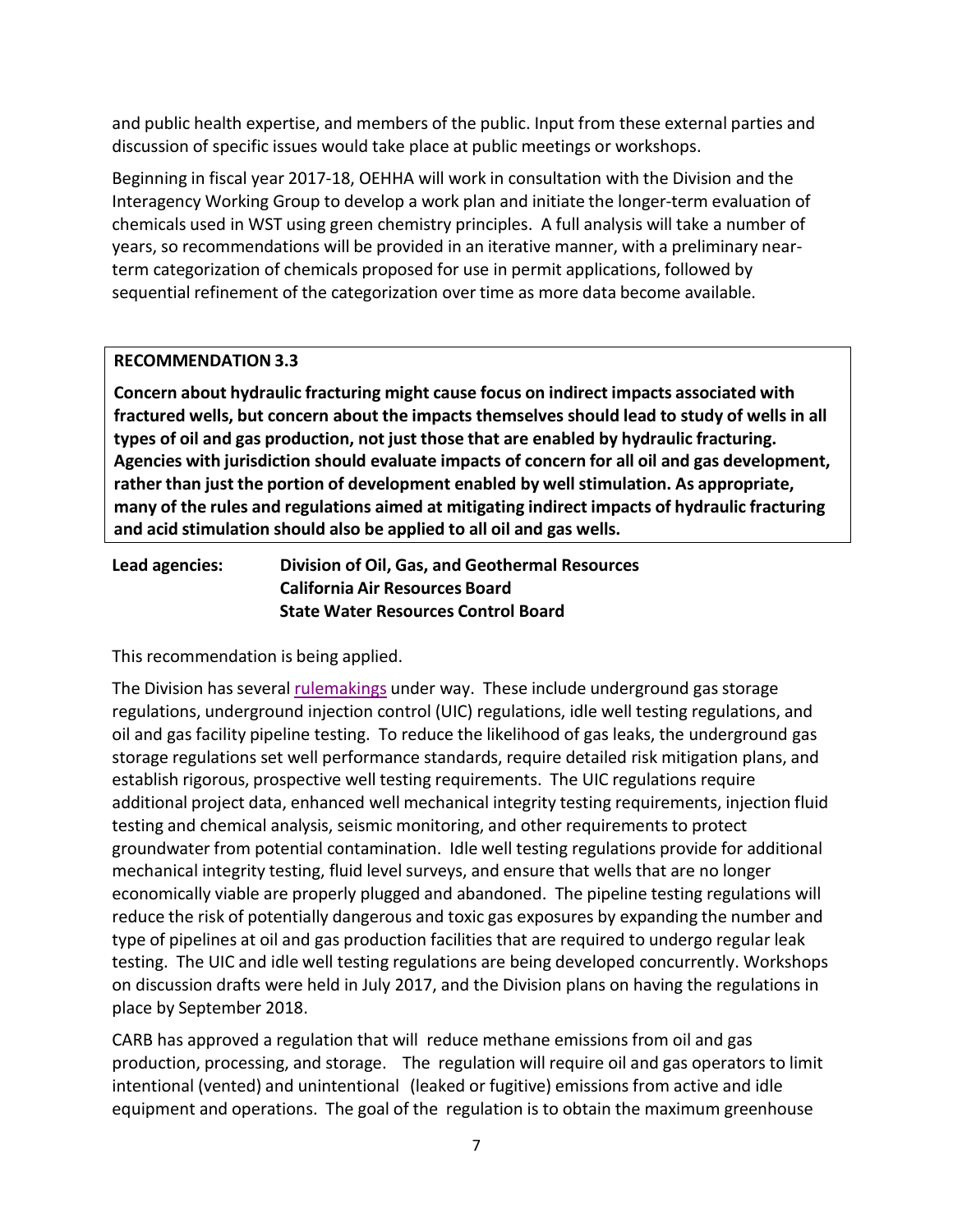gas emission reductions from the sector in a technically feasible and cost-effective manner. The oil and gas operations covered under the regulation currently emit approximately two and a half million metric tons (MMT) of carbon dioxide equivalent emissions. CARB's regulation is projected to reduce those emissions by over 50 percent. The regulation is also expected to reduce both volatile organic compound (VOC) and toxic air contaminant (TAC) emissions. The regulation was approved by the Office of Administrative Law in July of 2017 and took effect October 1, 2017.

The State Water Board began implementation of an oil and gas Regional Monitoring Program on January 1, 2016, as required by Water Code section 10783, subdivision (h)(1). The monitoring is designed to protect all waters designated for any beneficial use, while prioritizing the monitoring of groundwater that is or has the potential to be a source of drinking water. Factors considered for the Regional Monitoring Program include well stimulation treatments, among other events or activities that have the potential to contaminate groundwater, such as an oil well failure. Fluids produced or introduced in the well stimulation process, including produced water ponds and UIC wells, are examined in the Regional Monitoring Program. The USGS is currently under contract with the State Water Board to implement the Regional Monitoring Program.

Additionally, the State Water Board is in the process of collaborating with the Division to ensure that aquifers are protected in accordance with the Federal Safe Drinking Water Act. This process, described in more detail below, involves the review of oil and gas enhanced oil recovery wells and waste disposal wells. Additionally, the State Water Board is in the process of updating their memorandum of agreement with the Division related to the permitting of oil and gas UIC projects. The new agreement will clarify roles and ensure that both the Division and the Board concur that underground sources of drinking water are not at risk from these projects.

#### **RECOMMENDATION 3.4**

**Enact regional plans to conserve essential habitat and dispersal corridors for native species in Kern and Ventura counties. The plans should identify top-priority habitat and require restrictions on development in these regions. The plan should also define and require those practices, such as clustering multiple wells on a pad and using centralized networks of roads and pipes, which will minimize future surface disturbances. A program to set aside compensatory habitat in reserve areas when oil and gas development causes habitat loss and fragmentation should be developed and implemented.**

# **Lead agencies: Division of Oil, Gas, and Geothermal Resources Department of Fish and Wildlife**

The Division and the Department of Fish and Wildlife (CDFW) are coordinating with both Kern and Ventura counties regarding local planning that would include assessing the potential impacts of oil and gas activities on local habitat.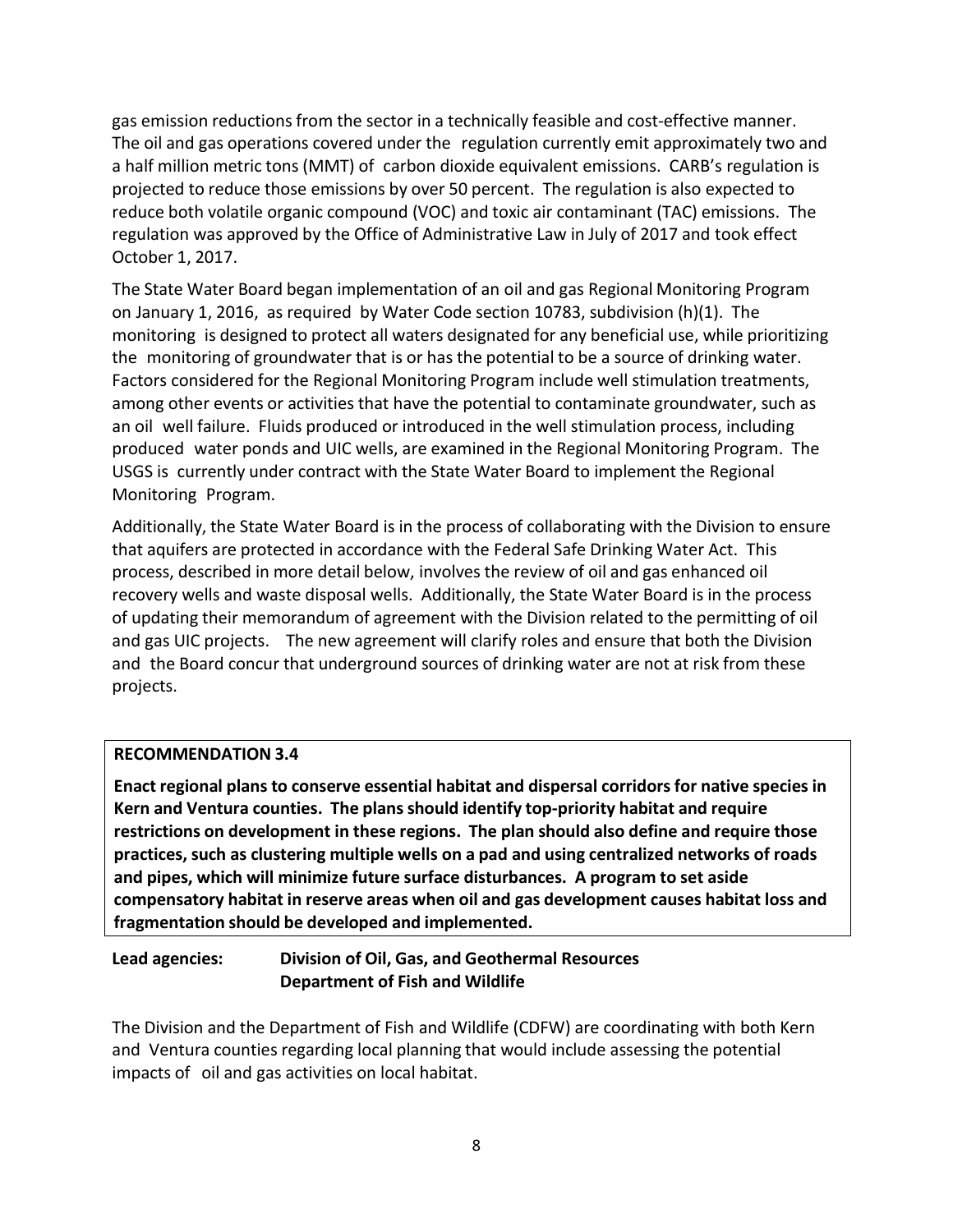As Lead Agencies under the California Environmental Quality Act (CEQA), and having land use authorities, both Kern County and Ventura County review and approve permits for oil and gas activities that potentially impact biological resources in and around designated oil fields. As a Responsible Agency, the Division works to address environmental impacts to those parts of a project that it approves. These include permit approvals for oil and gas activities "down-hole," which typically do not result in direct impacts to biological resources. As a result, there is little to no potential for significant adverse impacts to wildlife directly resulting from the Division's down-hole well permitting activities. Additionally, the counties, along with CDFW, would have the primary responsibility to oversee compliance of the project's mitigation measures to avoid or minimize adverse impacts to biological resources.

When the Division is the Lead Agency for oil and gas activities, the environmental analysis considers the "whole of the action." However, there are not many of these types of projects, since the Division primarily conducts its CEQA reviews as a Responsible Agency and relies on a county's environmental review.

The Kern Valley Floor Habitat Conservation Plan (HCP), a coordinated, multi-agency effort that includes the Division and CDFW, began in 1989 for the purpose of conserving habitat for multiple special status species and streamlining the Incidental Take Permit process for covered oil and gas activities within Kern County from the valley floor up to 2,000 feet in elevation. The HCP planning process was intermittent and paused in 2013. Two years later, Kern County amended its zoning ordinance to include oil and gas activities and prepared an Environmental Impact Report (EIR) for their Amended Zoning Ordinance for Oil and Gas Activities. Both the zoning ordinance and EIR were approved by the Board of Supervisors on November 9, 2015, and implemented on December 10, 2015.

As a result of the Amended Zoning Ordinance, Kern County has taken on new permitting requirements for oil and gas activities within the unincorporated county, which makes the county the Lead Agency under CEQA to issue permits and conduct environmental reviews for these projects. As part of Kern County's environmental analysis, impacts from oil and gas activities on biological resources were determined, specifically identifying impacts to Special Status Species (as defined by the Endangered Species Act) on a county-wide basis.

The Division contacted Kern County in September 2016 to convey its interest in seeing the HCP process resume and participate in a support role by attending meetings, reviewing documents, and providing technical assistance. Kern County indicated its intent to resume the HCP process in the near future. Those efforts have been further stalled due to the decrease in oil prices and the associated impacts to Kern County's budget.

In June 2017, Division staff met with Kern County to discuss the status of the HCP process. Kern County anticipates beginning work on the Natural Communities Conservation Plan/ Habitat Conservation Plan (NCCP/HCP) for the Kern County Valley Floor in late 2017/early 2018. The Division will participate when meetings are scheduled. Once the NCCP/HCP is completed, Kern County plans to develop an interactive online tool, connected to their online permitting database. A substantial portion of the initial work on the NCCP/HCP was completed when this process initially began in 2006, so Kern County believes the process can be completed in 2019.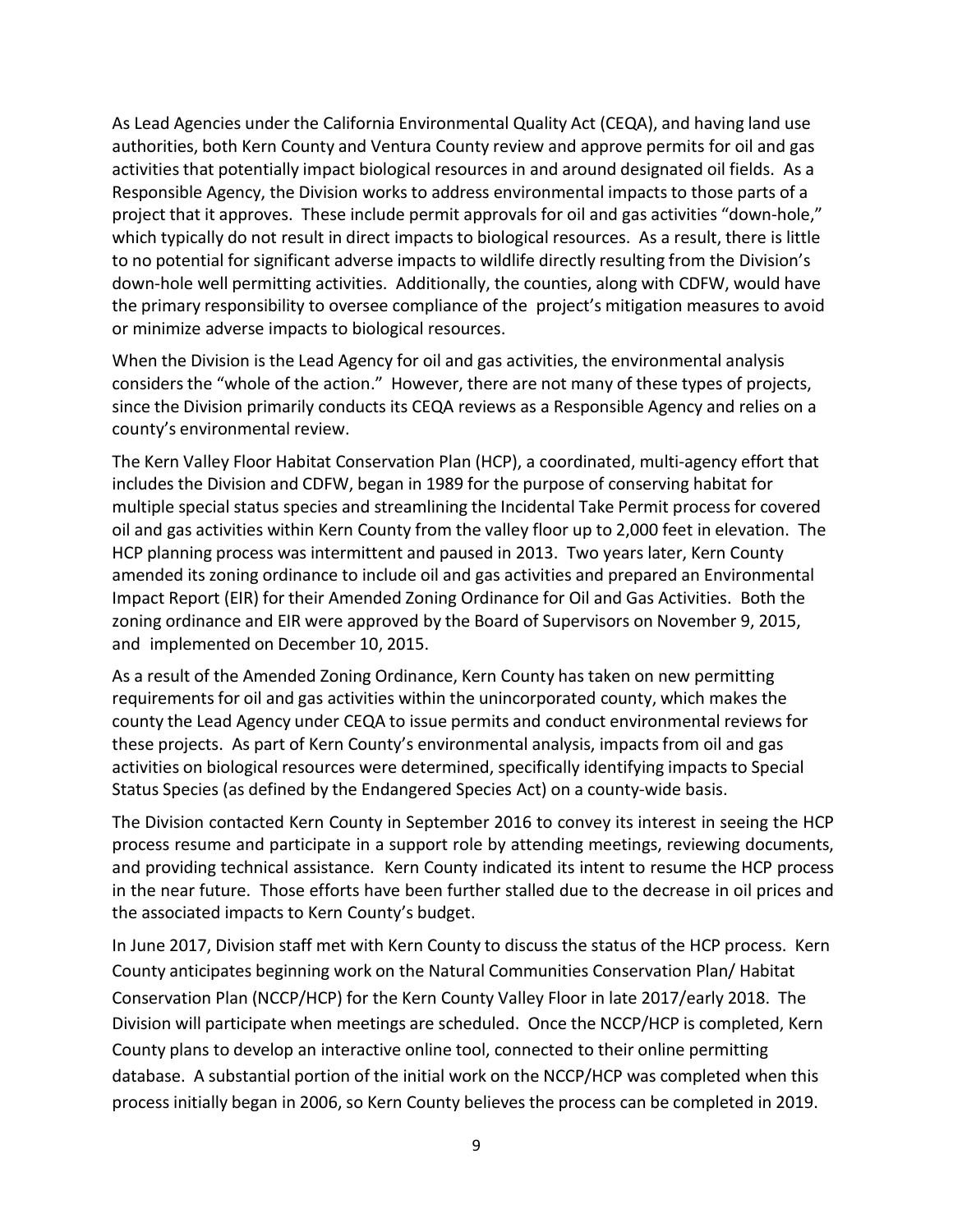Ventura County issues Conditional Use Permits for new projects that undergo environmental review, and oil and gas activities are covered in the county General Plan. The county does not have a Programmatic EIR that covers all oil and gas activities. According to Ventura County, biological resources and wildlife corridors are addressed in the current General Plan, therefore, an HCP is not likely in the near future. The County is in the process of updating its General Plan, and the Division will participate.

## **RECOMMENDATION 4.1**

**Agencies with jurisdiction should promptly ensure through appropriate testing that the water discharged into percolation pits does not contain hazardous amounts of chemicals related to hydraulic fracturing as well as other phases of oil and gas development. If the presence of hazardous concentrations of chemicals cannot be ruled out, they should phase out the practice of discharging produced water into percolation pits. Agencies should investigate any legacy effects of discharging produced waters into percolation pits including the potential effects of stimulation fluids.**

**Lead agencies: State Water Resources Control Board Regional Water Quality Control Boards**

The State's Regional Water Quality Control Boards (Regional Water Boards) have jurisdiction over discharges into ponds (percolation pits). In order to discharge produced water into a pond, waste discharge requirements (WDRs) issued by a Regional Water Board are required. These ponds are predominantly located in the Central Valley. Produced water ponds have also been used in other areas of the state including the Central Coast, Ventura, and greater Los Angeles.

Senate Bill 83 Section 45 (Chapter 24 of Statutes of 2015) requires that the State Water Board post on its website a status report on the regulation of oil field produced water ponds within each region by January 30, 2016, and every six months thereafter. Produced water ponds are permitted only when the local Regional Water Board determines that the discharge will not adversely impact water of current or potential future beneficial use. The report includes the total number of ponds in each region, the number of permitted and unpermitted ponds, enforcement actions, and the status of permitting the unpermitted ponds. Details on Produced Water Ponds for the Produced Water Pond Inventory Status Report are available here: [http://www.waterboards.ca.gov/water\\_issues/programs/groundwater/sb4/announcements.s](http://www.waterboards.ca.gov/water_issues/programs/groundwater/sb4/announcements.shtml) [h tml](http://www.waterboards.ca.gov/water_issues/programs/groundwater/sb4/announcements.shtml)

The Regional Water Boards are in various phases of produced water pond inventory, review, and enforcement. For example, over the last two years, the Central Valley Regional Water Board has identified permitted and unpermitted facilities throughout its jurisdiction and performed field inspections to verify the status of ponds with WDRs and initiate inspections of ponds without WDRs.

The Central Valley Regional Water Board has adopted three general orders for WDRs for discharges related to historical and current ponds. The WDRs need to meet the water quality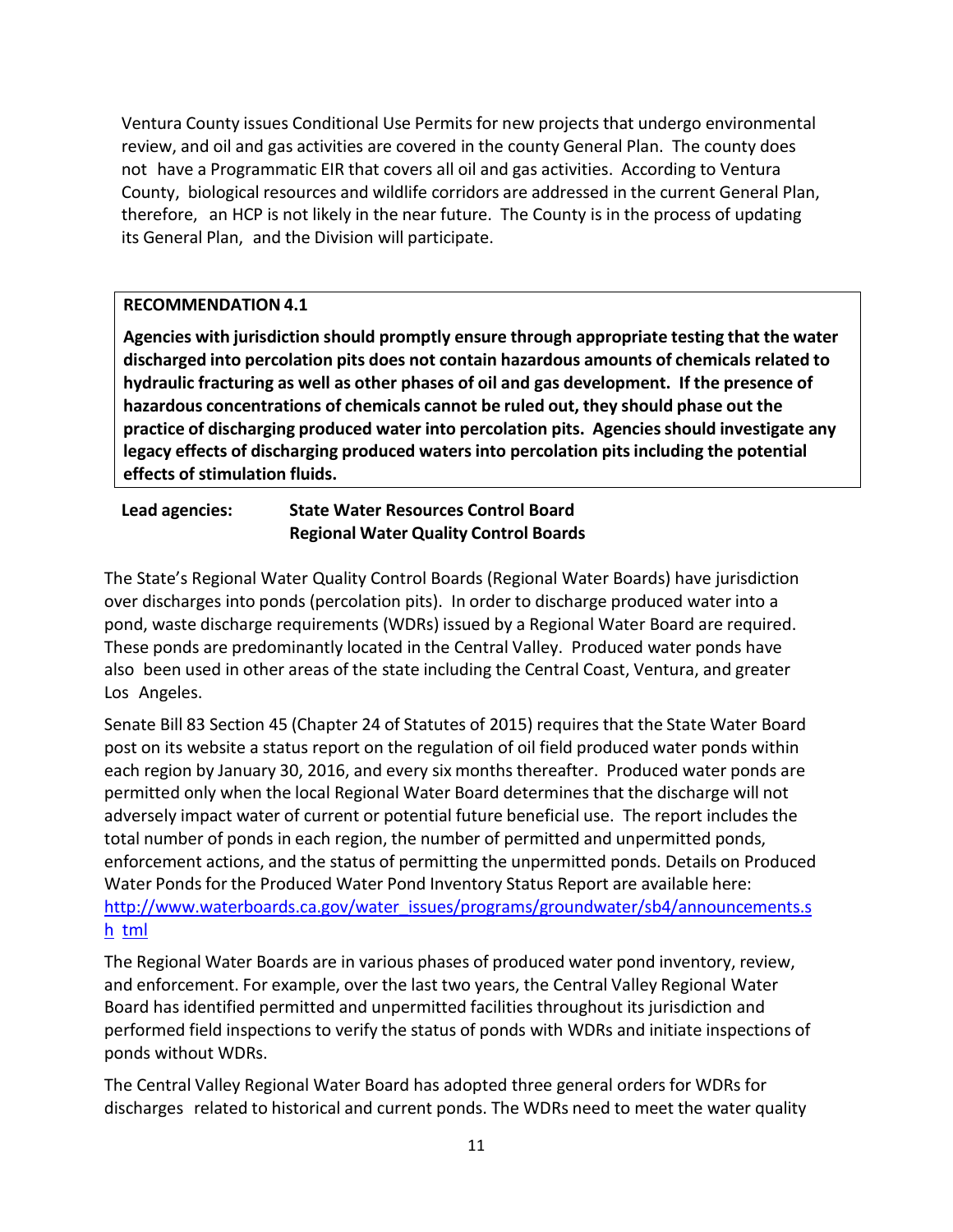objectives set by the Regional Boards. If the water is to be reused for beneficial uses, then treatment may be required to meet water quality objectives. Each WDR requires routine monitoring to ensure that the discharges are in compliance with the WDR.

For unpermitted ponds, the Regional Water Boards have issued cleanup and abatement orders (CAOs) or other enforcement orders, which lay out a time schedule for the completion of tasks including:

- Collection of information regarding the ponds, site conditions and characteristics, depth to groundwater, and quality of groundwater (using an analyte list consistent with the State Water Board's Model Criteria for Groundwater Monitoring in Areas of Well Stimulation).
- Assessment of potential or actual impacts to groundwater.
- Submittal of a Report of Waste Discharge (ROWD) or Notice of Intent.
- If necessary, submittal of an estimate of when termination of discharge will occur.

Each CAO will be in effect until the facility is issued a WDR or until the discharge ceases and any required remedial activity is completed.

To inform potential actions regarding ponds, and as part of the State Water Board's implementation of the Regional Monitoring Program required under SB 4, the State Water Board has contracted with the USGS to implement the Regional Monitoring Program to conduct scientific investigations that will serve to identify potential groundwater risk zones and will include characterizing the risk of any fluid related to oil and gas development that may migrate into waters of beneficial use, while prioritizing the monitoring of water that is (or has the potential to be) a source of drinking water, and establishing monitoring networks, to provide early warning in high risk zones.

The USGS will analyze produced water, pond, and injectate sampling (mixtures of produced waters and other waters injected into oil fields for enhanced oil recovery or waste disposal purposes) to characterize their geochemical signatures for a diverse set of chemical constituents. This effort shall be coordinated with produced water and pond sampling efforts of the Regional and State Water Boards, and other entities within the California Environmental Protection Agency (CalEPA). The intent of the produced water sampling is to augment existing efforts by putting the data in a 3D context and to provide additional gas, isotopic, and groundwater age data that can inform policy and permitting decisions.

In addition, the Department of Toxic Substances Control, in coordination with the Division, is conducting a hazardous waste characterization study on produced water and other wastes that are generated during well stimulation to determine whether any of the wastes exhibit characteristics of hazardous waste and be subject to regulation under the Hazardous Waste Control Law.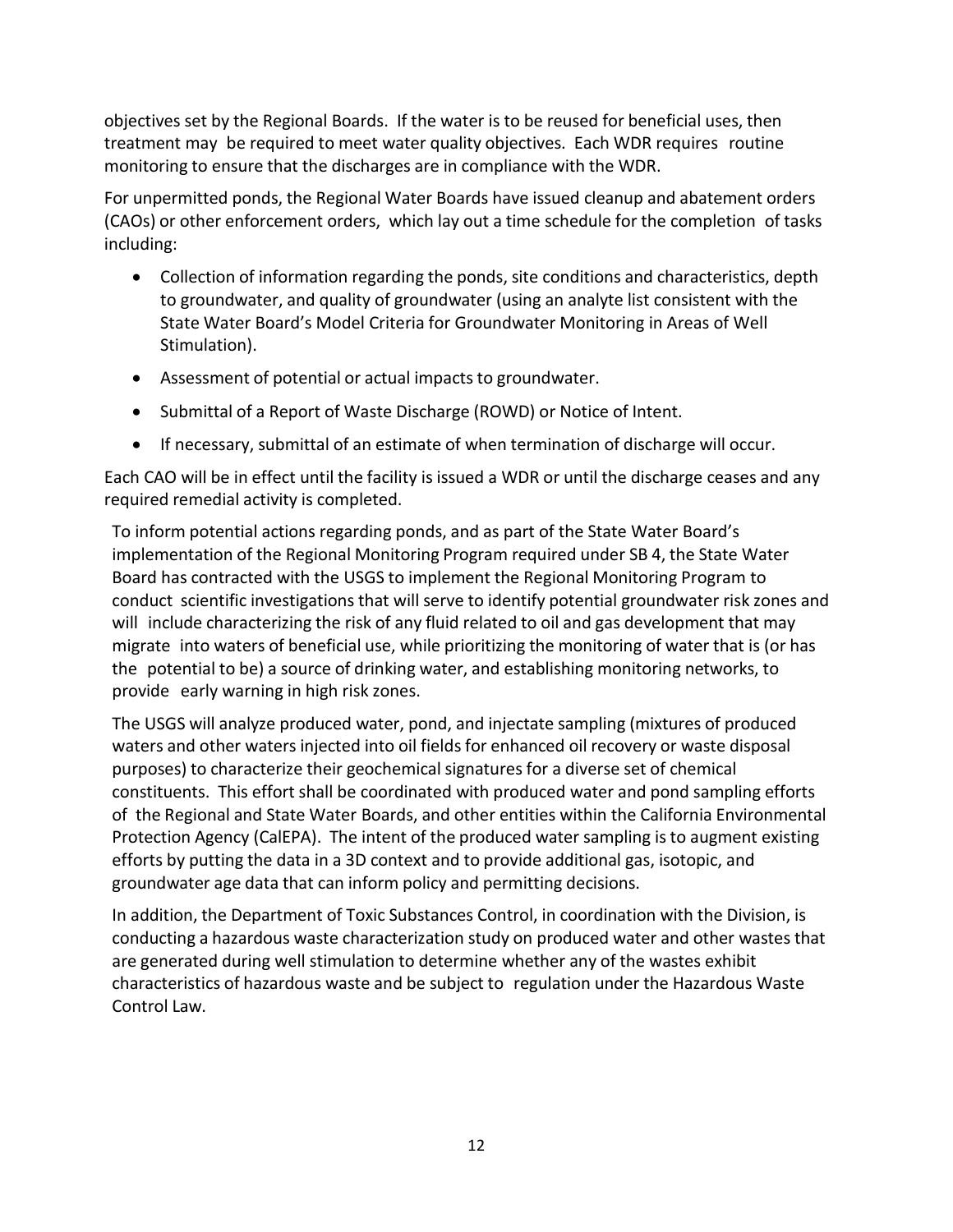#### **RECOMMENDATION 4.2**

**Evaluate the chemistry of produced water from hydraulically fractured and acid stimulated wells, and the potential consequences of that chemistry for the environment. Determine how this chemistry changes over time. Require reporting of all significant chemical use, including acids, for oil and gas development.**

## **Lead agencies: State Water Resources Control Board Regional Water Quality Control Boards**

As required by California Water Code section 10783, as amended by SB 4, and detailed in the Model Criteria for Groundwater Monitoring in areas of Oil and Gas Well Stimulation (Model Criteria), the State Water Board is to implement a Regional Monitoring Program in order to protect all waters designated for any beneficial use, while prioritizing the monitoring of groundwater that is or has the potential to be a source of drinking water. Factors considered for the Regional Monitoring Program include WST, among other events or activities that have the potential to contaminate groundwater, such as an oil and gas well failure or breach. Fluids produced or introduced in the well stimulation process including, but not limited to, produced water ponds and UIC wells will be examined in the Regional Monitoring Program. The USGS is currently under contract with the State Water Board to implement the Regional Monitoring Program.

As part of the Regional Monitoring Program, the USGS will conduct studies on produced water, including produced water from wells that have undergone hydraulic fracturing and acid well stimulation. Initially, a two-pronged study of the persistence of hydraulic fracturing fluids in produced water will be conducted that will include: ( 1 ) identifying any differences in produced water chemistry in wells where hydraulic fracturing/acid well stimulation occurred in the last year, between one to five years, and over five years prior to sampling, and (2) conducting a time series sampling protocol at a limited set of production wells following hydraulic fracturing and acid well stimulation. These studies are estimated to have results reported in 2017, and 2018, respectively.

The hazardous waste characterization study being conducted by the Department of Toxic Substances Control, in addition to evaluating produced water and other well stimulation wastes for hazardous waste characteristics, will also be gathering data on radionuclides on behalf of the Department of Public Health to determine potential impacts from naturally occurring radioactive elements that may be present in produced waters.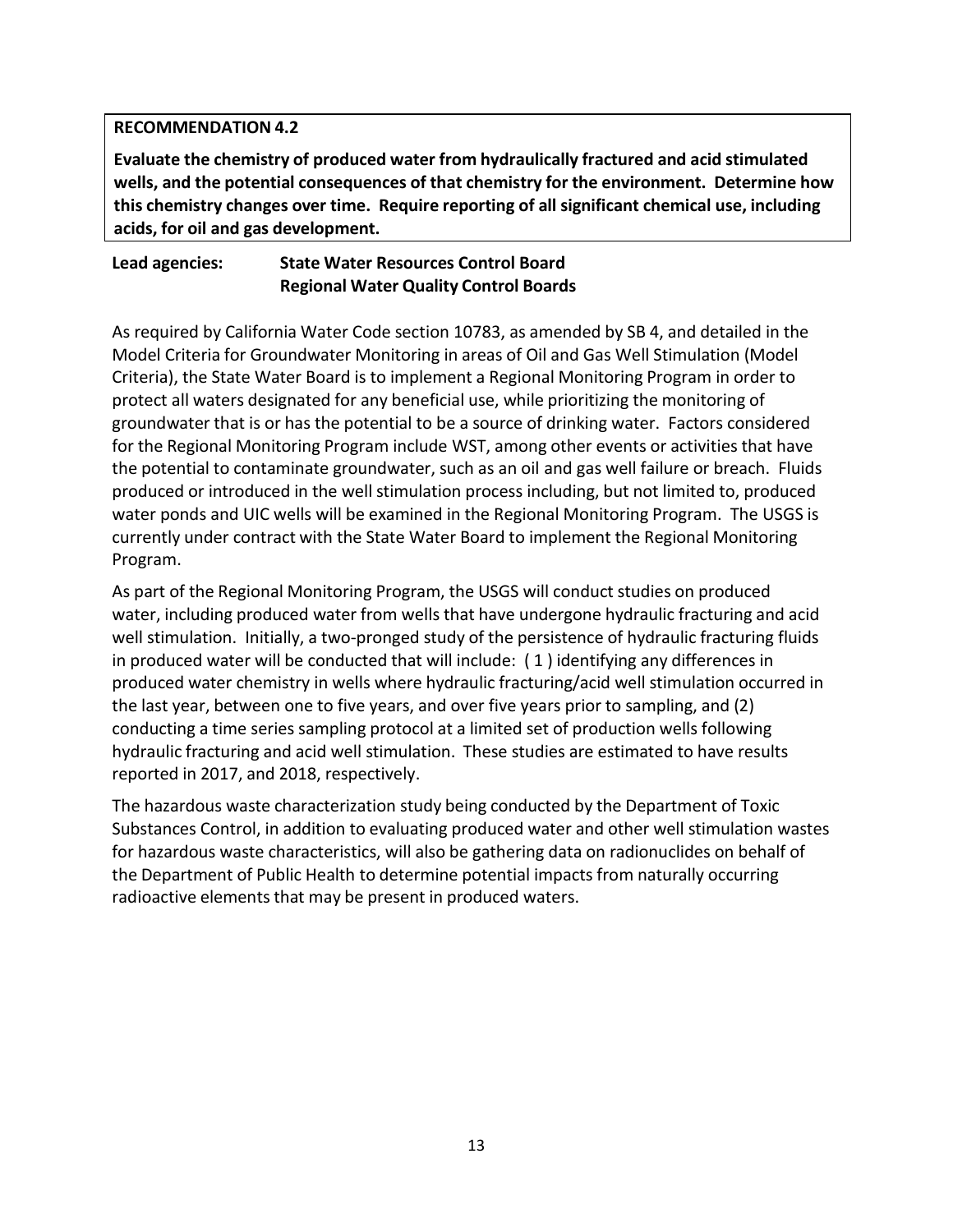#### **RECOMMENDATION 4.3**

**Agencies of jurisdiction should clarify that produced water from hydraulically fractured wells cannot be reused for purpose such as irrigation that could negatively impact the environment, human health, wildlife or vegetation. This ban should continue until or unless testing the produced water specifically for hydraulic fracturing chemicals and breakdown products shows non-hazardous concentrations or required water treatment reduces concentrations to non-hazardous levels.**

## **Lead agencies: State Water Resources Control Board Regional Water Quality Control Boards**

The Regional Water Boards require WDRs for produced water reclamation (reuse) projects for the purpose of irrigation. These projects are predominantly located in the Central Valley. These projects do not receive produced water from wells that have been hydraulically fractured.

In January 2016, the Central Valley Regional Water Board convened a [food safety expert panel](http://www.waterboards.ca.gov/rwqcb5/water_issues/oil_fields/food_safety/index.shtml)  to address the issues raised in Recommendation 4.3. The Central Valley Water Board encourages the reuse of produced water for irrigation, if it is deemed suitable for reuse through the WDR permitting process. In an effort to ensure that food safety is adequately considered, the Central Valley Water Board staff has convened experts in food safety to ascertain if there are any unknown risks associated with using produced water on crops, since no data is available to indicate that there is an issue with reusing produced water for irrigation.

The objective of the panel is to seek input from experts in the area of human health and safety of crops irrigated with oil field produced water. The panel's recommendations will be in the form of guidance and opinions provided in written documents that the Board will consider when developing and implementing its oil field regulatory program and orders that address the use and application of treated produced oil wastewater to irrigate crops for human consumption. The project will also identify data gaps so that future research can focus on achieving specific goals, and procuring practical outcomes.

California's San Joaquin Valley is a major oil producing area. In 2013, approximately 150 million barrels of oil (42 gallons/barrel) were produced along with nearly 2 billion barrels of water (about 250,000 acre feet). Much of this produced water is recycled for use in the oil fields during enhanced recovery efforts (steam injection and water flood). The remaining produced water is typically disposed in permitted UIC wells or surface disposal (ponds). A portion of the produced water is recycled for irrigation of crops for human consumption; as mentioned this produced water does not come from wells that have been hydraulically fractured.

Produced water is often saline because the oil-producing rocks are of marine origin. Occasionally, such as along the east side of the southern San Joaquin Valley, oil has migrated from its native marine formation to non-marine formations. In these circumstances, the produced water is relatively low in salinity and can be recycled for irrigation without significant treatment to remove salts and boron.

Produced water from the areas east and north of Bakersfield has been recycled for irrigation for about 30 years with no known impacts. There is significant interest in expanding this water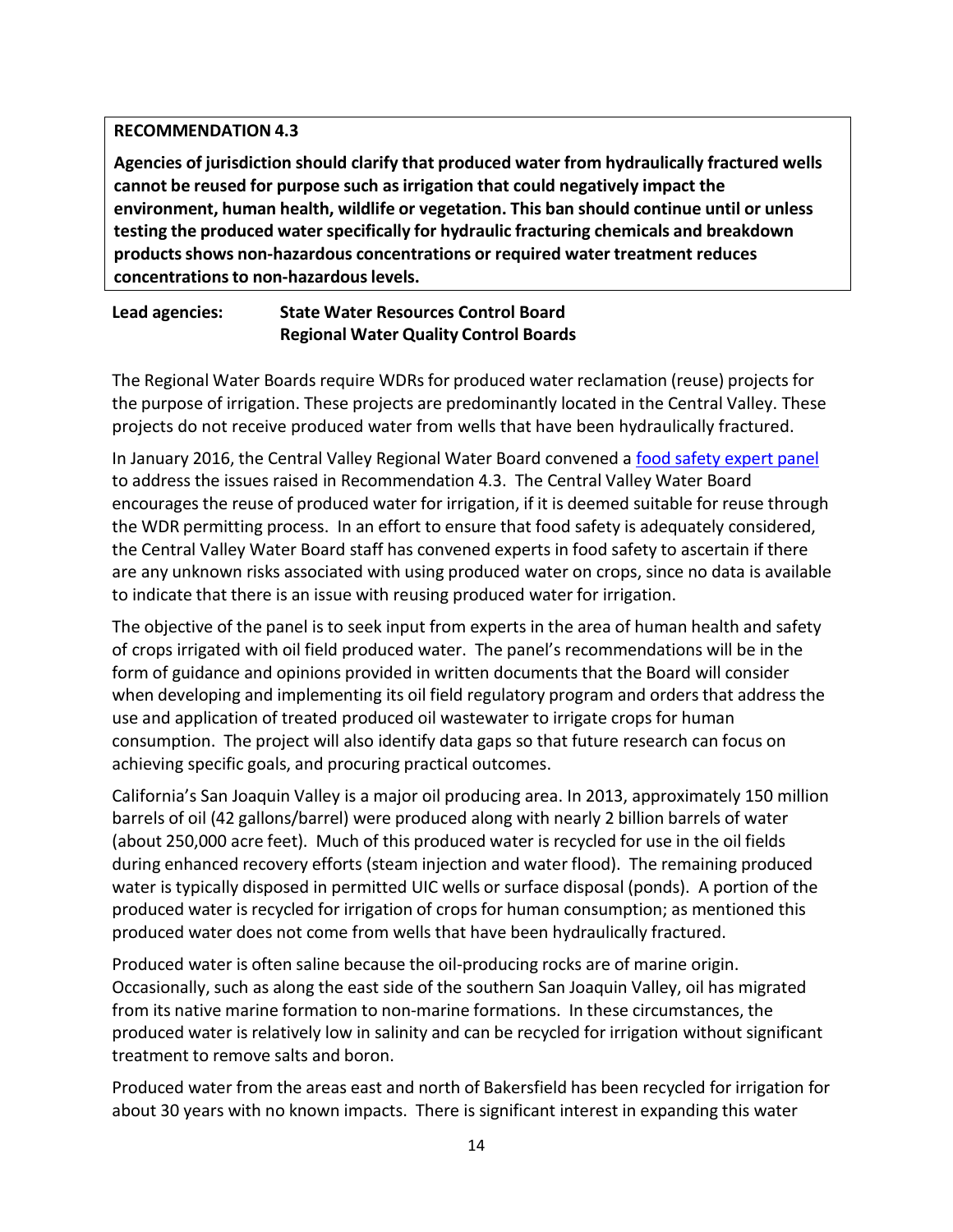reuse practice due in part to recurring droughts and new requirements to manage groundwater sustainably. Produced water is treated to remove oil. The Regional Board is reviewing the chemical characteristics of this water and any additional chemicals used by oilfield operators that could be in the water and has assembled the food safety panel to confirm if there are unacceptable risks associated with using this water.

Cawelo Water District, North Kern Water District, Jasmin Mutual Water District, and Kern-Tulare Water District are located within the Tulare Lake Basin and receive oil field produced water. These districts use produced water to supplement imported surface water and pumped groundwater to meet irrigation needs. The districts combined can receive up to 75,000 acre feet per year of produced water. The historical average of produced water received is approximately 38,000 acre feet per year. This water is one of the significant water sources to 105,000 acres of cropland. These discharges of produced water to the districts are regulated by WDRs that conditionally allow the water to be used for irrigation and require monitoring.

The State Water Board-initiated studies outlined in the implementation of Recommendations 4.1 and 4.3 will also inform when produced water used for beneficial purposes should be treated to meet waste discharge requirements, basin plan objectives and other relevant standards, as well as inform whether future treatment of produced water may require the development of alternative treatment methods. An assessment of the availability of current treatment options and potential challenges associated with developing new types of treatment will be pursued by the State Water Board.

The hazardous waste characterization study being conducted by the Department of Toxic Substances Control, in evaluating produced water for hazardous waste characteristics, will provide additional information that can inform if or when produced water is hazardous waste, and the applicability of the Hazardous Waste Control Law.

## **RECOMMENDATION 4.4**

**In the ongoing process of reviewing, analyzing, and remediating the potential impacts of wastewater injection into protected groundwater, agencies of jurisdiction should include the possibility that stimulation chemicals may have been present in these wastewaters.**

## **Lead agency: Division of Oil, Gas, and Geothermal Resources State Water Resources Control Board**

The Division and the State Water Board have undertaken two significant efforts to protect groundwater. They are currently in the process of reviewing previously approved aquifer exemptions and all projects permitted under the UIC program.

In 1982, the US EPA delegated to the Division primary authority to enforce the federal Safe Drinking Water Act's protections for certain aquifers that meet a regulatory definition of underground sources of drinking water (USDW) with respect to the underground injection of fluids associated with oil and gas production. The Division implements these protections through its UIC program. Wells covered by the UIC program include those that inject water or steam for the purposes of enhancing oil recovery at nearby production wells, while others are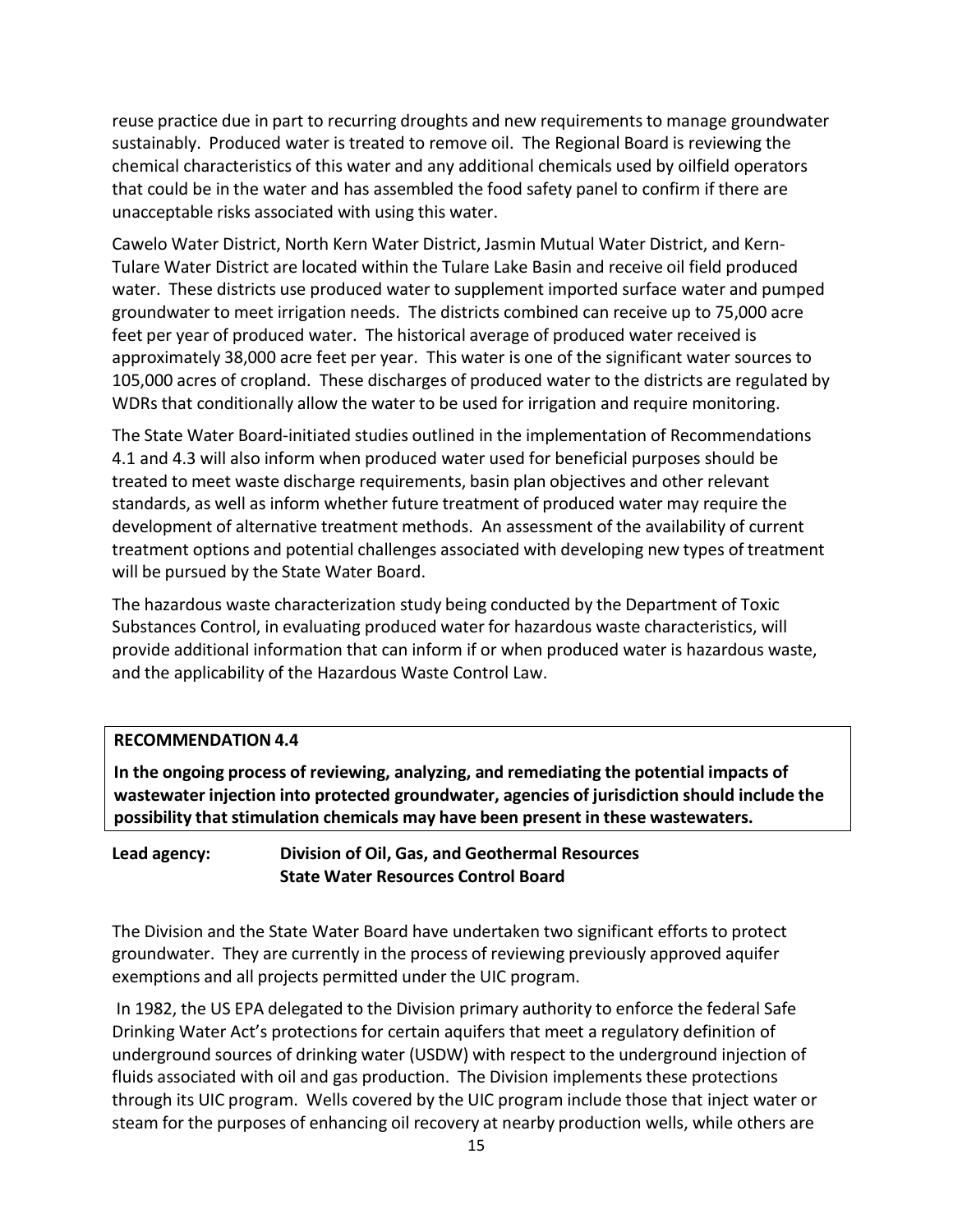used to dispose of briny fluid known as produced water that is drawn up from the hydrocarbon reservoir by production wells and reinjected into an underground formation or zone after the hydrocarbons have been removed.

Many of the underground formations receiving fluid injection associated with oil and gas production do not meet the federal regulatory definition of a USDW and are therefore not protected under the Safe Drinking Water Act. An aquifer that would otherwise qualify as a USDW may nevertheless be exempted from protection if it is found to meet specific federal regulatory criteria. When the US EPA delegated primacy to the Division in 1982, US EPA approved aquifer exemptions for various USDWs that were then being used for oil and gas related injection.

During the 30-year history of the UIC Program, however, the Division permitted injection into some formations that were never exempted (or into areas outside the lateral boundaries of exempt aquifers). The Division identified this problem and alerted the US EPA in mid- 2014. Since then, the Division, USEPA and the State Water Board have developed a plan to address wells injecting into non-exempt aquifers, including efforts to obtain aquifer exemptions for certain qualifying formations that are not expected to serve as sources of drinking water. The wells injecting into non-exempt aquifers have been identified, categorized by type (water disposal or enhanced oil recovery), and prioritized by the relative risk the wells pose to existing water supply wells. Some wells were found to pose an immediate threat and, as a result, the Division either ordered them shut or obtained permit relinquishment. Others were shut down as of December 31, 2016. In collaboration with US EPA and the State Water Board, the Division is currently working to ensure a timely cessation of injection at a final remaining subset of wells potentially given prior approvals to inject into USDWs that are not likely to be exempted by the US EPA.

It is important to note that most of the remaining wells are injecting into known oil-bearing formations. In order for a formation to be proposed for exemption, the Division and the State Water Board must concur that the injection will not impact waters of beneficial use or waters that may potentially serve beneficial use. Once the two state agencies agree, a public hearing is held on each proposed exemption prior to sending the proposal to US EPA.

In addition to the aquifer exemption process, the Division is also conducting a statewide review of all UIC projects. UIC projects consist of one or more injection wells drilled as a part of an overall system to support oil and gas production activities. The Division has approved thousands of projects since the inception of the Division's UIC program. The Division is currently engaged in an effort to review every existing injection project in the state. This review involves examining all active injection projects to determine whether they are supported by all required documentation, and whether the project reflects appropriate protection of groundwater sources. Mechanical integrity testing of wells will also be confirmed as part of the project review.

If additional conditions or reporting requirements are identified as necessary during the review, new Project Approval Letters—which describe project-specific requirements—will be required. Under a memorandum of agreement with the Division, the Regional Water Boards have an opportunity to review all pending UIC projects in their jurisdiction before they are given final approval. In the review process, the appropriate Regional Water Board may request additional information and impose new requirements on the project. The Division cannot approve new UIC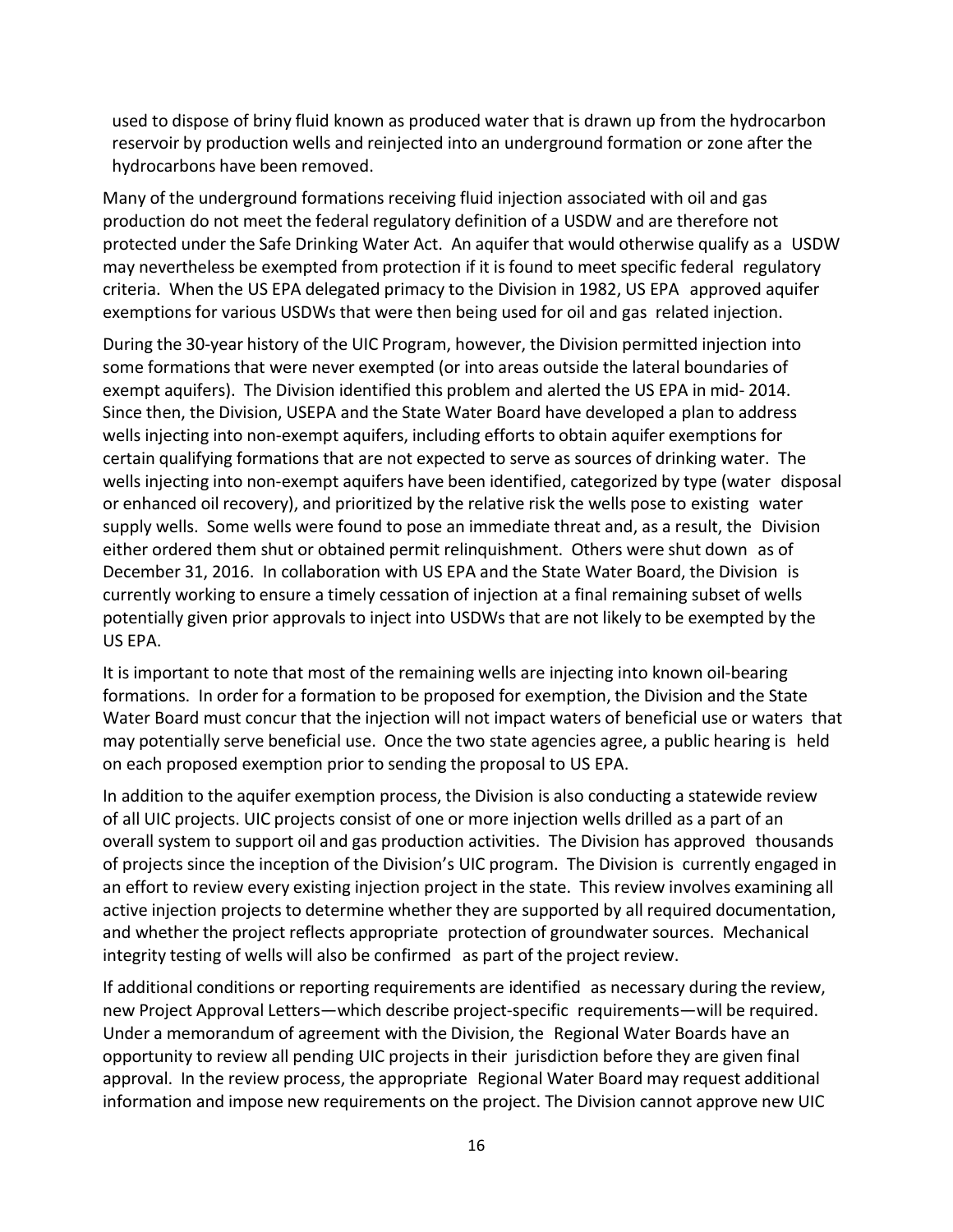projects or amendments to existing UIC projects until any concerns raised by the Regional Water Boards are addressed.

#### **RECOMMENDATION 4.5**

**Conduct a comprehensive multi-year study to determine if there is a relationship between oil and gas-related fluid injection and any of California's numerous earthquakes. In parallel, develop and apply protocols for monitoring, analyzing, and managing produced water injection operations to mitigate the risk of induced seismicity. Investigate whether future changes in disposal volumes or injection depth could affect potential for induced seismicity.**

## **Lead agency: Division of Oil, Gas, and Geothermal Resources**

The Department of Conservation is working with the Lawrence Berkeley National Laboratory (LBNL) to develop a comprehensive, statewide investigation of the potential for induced seismicity related to California oilfield operations. The investigation comprises the three phases of work summarized below.

Phase One is being conducted in conjunction with UC Santa Cruz and is focused on developing a methodology and appropriate databases to detect and characterize induced seismicity. The study is designed to identify correlations between wastewater injection and seismicity on a pool-by-pool basis, and to characterize the relationships of the locations, frequencies of occurrence and magnitudes of induced seismicity to net injected volume, reservoir pressure and injection depth. LBNL will further develop recommended specifications for future data reporting by operators, which can be used to conduct risk assessments and assist with permitting of new projects.

At the culmination of Phase One, a report will be produced that includes the following components:

- A review and evaluation of the injection and production data available from the Division and also injection data for UIC Class 1 wells from the USEPA. The review will include specifications for augmented databases, and for future reporting requirements for Division operators.
- A map of the minimum magnitude of complete earthquake detection and discussion of the impact of minimum magnitude on correlation analyses.
- A description of existing fault, stratigraphic and in situ stress data, and an assessment of how this data can be augmented by additional site-specific information.
- Description of the pool-scale correlation analysis methodology and results of demonstration analyses in selected oil-producing basins.

Phase Two will carry out systematic correlation analyses statewide at a set of oil pools prioritized according to criteria that include past seismicity, net injected volumes, injection pressures and depths, and proximity to faults. Modeling of selected induced seismicity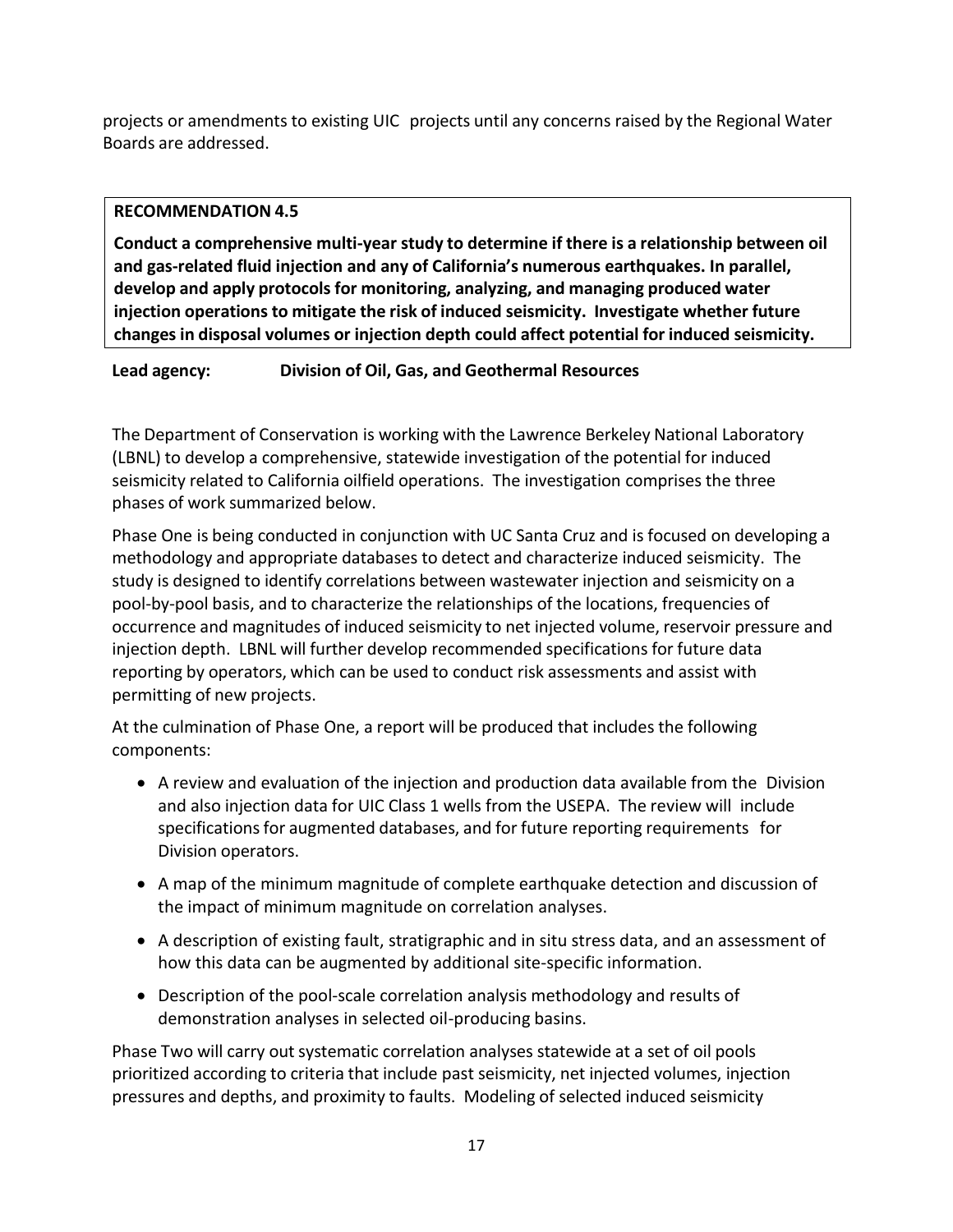sequences identified by the correlation analyses will be carried out in an initial investigation of the mechanics of induced seismicity in specific geological settings in California.

Phase Three will consist of a comprehensive field experiment that includes monitoring of induced seismicity at a wastewater injection site selected at the end of Phase Two, and data analysis and modeling. It will characterize in detail the mechanics of induced seismicity. The results will be used to further develop and demonstrate methods of assessing site-specific seismic hazards and to develop a protocol to manage risk.

Unlike regions in the central U.S., where the natural rate of earthquake occurrence is low, distinguishing between induced and naturally occurring earthquakes in regions of high seismicity like California is particularly challenging. Investigations into the relationship of seismicity to wastewater disposal in California began only during the last two years. An initial study by Hauksson and others in 2015 found no evidence for induced earthquakes due to wastewater injection in the Los Angeles Basin. A 2015 study by Goebel and others identified four seismicity sequences possibly associated with wastewater injection in Kern County oilfields, one of which (near the Tejon oilfield in the southern San Joaquin Valley) Goebel and others investigated in more detail in a 2016 publication. While these studies are an important beginning, they are not conclusive.

Additional studies specifically examining net volume change of injected fluid, using better data that incorporates shorter-term variations in injection parameters, looking at a broader range of seismic events, and including areas near active faults are necessary to better understand induced seismicity. The LBNL study commissioned by the Department will provide a more complete and in-depth analysis of potential injection-induced seismicity using augmented databases and by applying statewide a comprehensive suite of detection and characterization techniques developed based on the latest research. The study will also investigate the mechanics of induced seismicity in California as a basis to tailor methods to assess site-specific induced seismicity hazard in the state and design a risk mitigation protocol.

## **RECOMMENDATION 4.6**

**As California moves to change disposal practices, for example, by phasing out percolation sumps or stopping injection into protected aquifers, agencies with jurisdiction should assess the consequences of modifying or increasing disposal via other methods.**

# **Lead agency: Division of Oil, Gas, and Geothermal Resources State Water Resources Control Board**

This assessment will be included in the study described in the response to Recommendation 1.1 as well as the work under way by the Central Valley Regional Water Quality Control Board described in the response to Recommendation 4.3.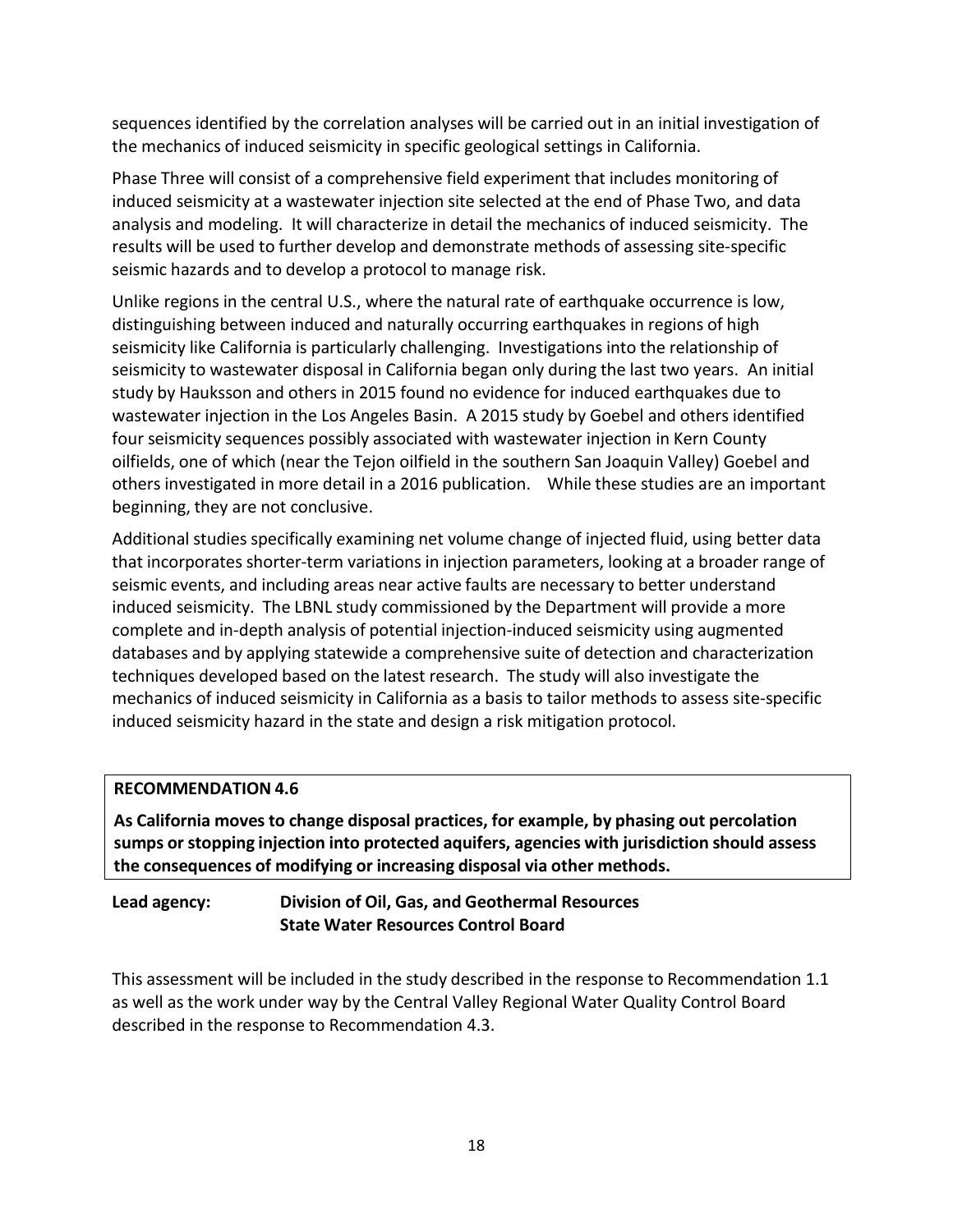#### **RECOMMENDATION 5.1**

**Agencies with jurisdiction should act promptly to locate and catalog the quality of groundwater throughout the oil producing regions. Operators proposing to use hydraulic fracturing operation near protected groundwater resources should be required to provide adequate assurance that the expected fractures will not extend into these aquifers and cause contamination. If the operator cannot demonstrate the safety of the operation with reasonable assurance, agencies with jurisdiction should either deny the permit, or develop protocols for increased monitoring, operational control, reporting and preparedness.**

## **Lead agency: State Water Resources Control Board Division of Oil, Gas, and Geothermal Resources**

SB 4 requires the State Water Board to establish and implement a comprehensive regulatory groundwater monitoring and oversight program for WST activities in areas of oil and gas operations.

Water Code section 10783 requires the State Water Board, on or before January 1, 2016, to implement regional groundwater monitoring based on the Model Criteria, to prioritize monitoring of groundwater that is or has the potential to be a source of drinking water, and to protect all waters designated for any beneficial use.

Water Code section 10783, subdivision (h)(2), provides for well owners and operators to develop and implement area-specific groundwater monitoring programs based upon the State Water Board's Model Criteria in the absence of the implementation of a regional groundwater monitoring program.

The State Water Board developed and adopted Model Criteria as part of the added requirements by SB 4 to the Water Code, section 10783. The Model Criteria sets the standards for groundwater monitoring in areas of oil and gas well stimulation to assess potential impacts from well stimulations on groundwater resources. The Model Criteria consists of two groundwater monitoring activities: area-specific monitoring conducted by operators and the Regional Groundwater Monitoring Program conducted by the State Water Board.

Area-specific monitoring requires operators to obtain either a State Water Board approved groundwater monitoring plan or an exclusion from groundwater monitoring before a WST can be conducted. As part of a groundwater monitoring plan, operators are required to submit depth and location of oil and gas wells proposed to be stimulated, including the Axial Dimensional Stimulation Area (ADSA). The ADSA is the estimated maximum length, width, height, and azimuth of the area(s) affected by a WST. Division regulations require operators to analyze and review all geologic features, including known faults (active or inactive), within five times the ADSA to ensure the geologic and hydrologic isolation of the oil and gas formation during and following well stimulation. The operator is required to provide an evaluation of whether any geologic features or other wells may act as a migration pathway for injected fluids or displaced formation fluids and assess the risk that the well stimulation treatment will communicate with the geologic feature. This information is used by the State Water Boards to help design the groundwater monitoring network.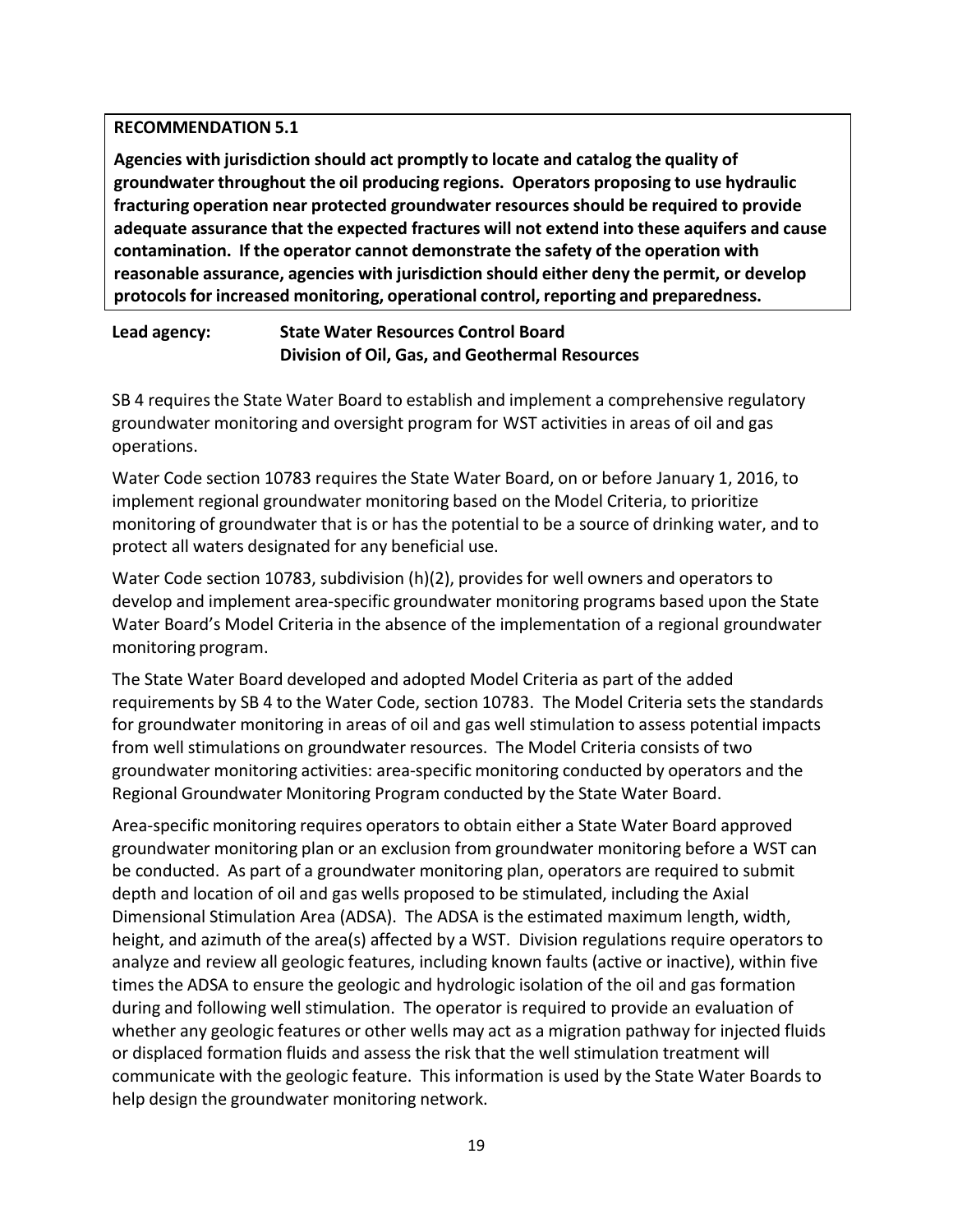In cases of well failure or breach, operators are required to notify the State Water Board and comply with applicable Division well stimulation regulations and any orders issued by the Regional Water Boards directing them to assess and remediate any impacts to groundwater.

The Regional Monitoring Program examines where and to what degree groundwater quality may be at potential risk from past or future oil and gas well stimulation and associated production activities. These activities include discharge to produced-water ponds and underground injection for production and disposal purposes, with related well integrity issues. The Regional Monitoring Program also is to establish baseline water quality information for all fields and prioritize sampling in areas where groundwater is or may be an underground source of drinking water. The USGS is currently under contract with the State Water Board to implement the Regional Monitoring Program

#### **RECOMMENDATION 5.2**

**Within a few years of the new regulations going into effect, DOGGR should conduct or commission an assessment of the regulatory requirements for existing wells near stimulation operations and their effectiveness in protecting groundwater with less than 10,0000 TDS from well leakage. This assessment should include comparison of field observations from hydraulic fracturing sites with theoretical calculations for stimulation area or well pressure that are required in the regulations.**

**Lead agency: Division of Oil, Gas, and Geothermal Resources**

As indicated in the response to Recommendation 3.3, the Division is committed to implementing this recommendation. The WST permitting program under the permanent regulations went in effect on July 1, 2015. The first permits were issued in September 2016, and the Division is now in the initial stages of reevaluating the regulations based on experience implementing the program and new information as it becomes available.

#### **RECOMMENDATION 6.1**

**Conduct rigorous market-informed life-cycle analyses of emissions impacts of different types of oil and gas production to better understand GHG impacts of well stimulation.**

**Lead agency: California Air Resources Board**

Current research suggests that greenhouse gas (GHG) emissions from petroleum production vary depending on several factors. Facilities may have low GHG emissions per unit of energy produced if they do not rely on energy intensive production methods (e.g. steam injection) and apply effective controls on emissions sources. In contrast, some crude oil sources may have higher GHG emissions if they rely on energy-intensive production methods. The variability in crude oil production emissions is partly due to the use of energy-intensive secondary and tertiary recovery technologies. Another major factor is variation in the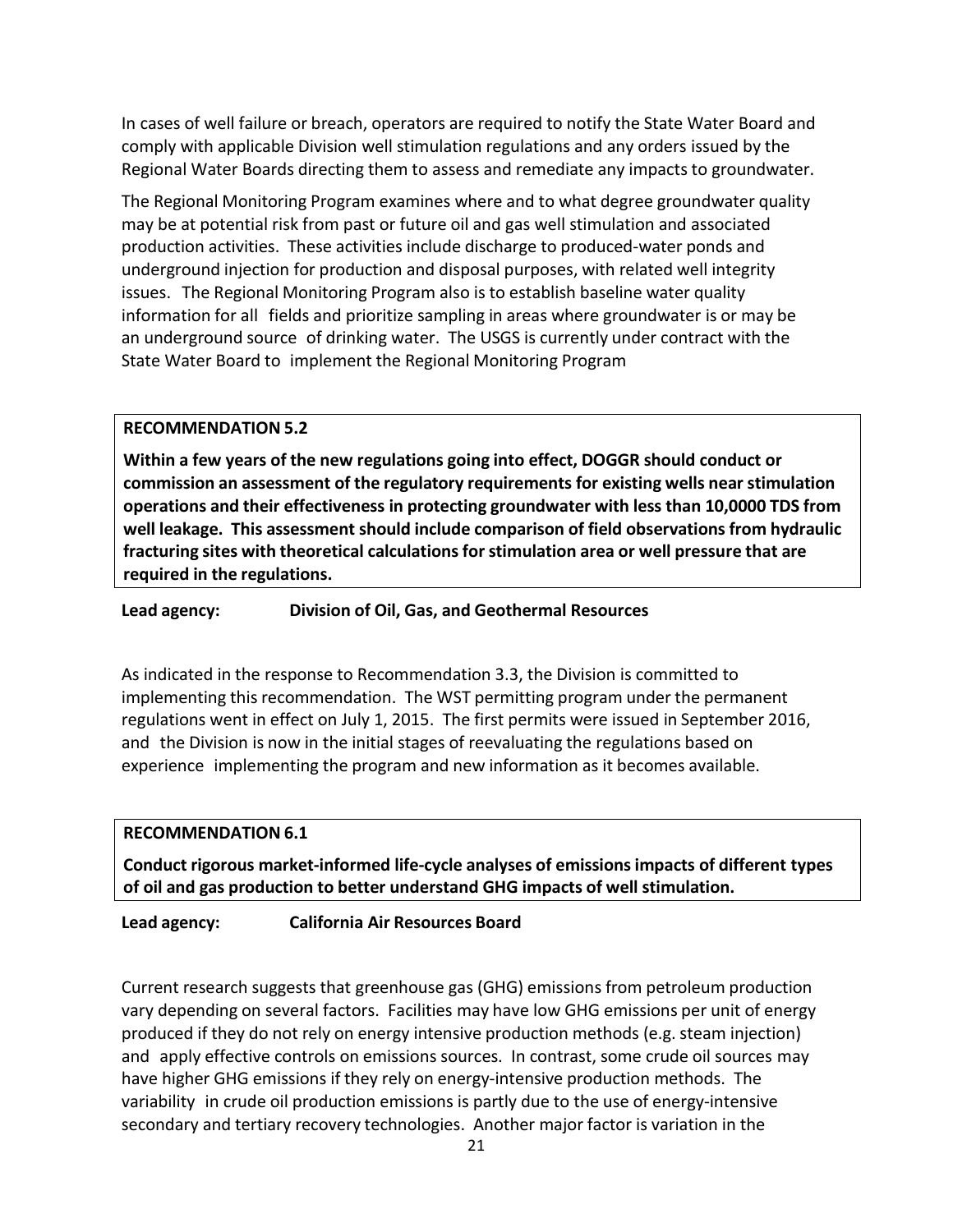control of venting, flaring, and fugitive emissions. Other emissions arise from increased pumping and separation work associated with increased fluid handling in depleted oil fields (i.e., fields with a high water-oil ratio) and transport emissions.

The Oil Production Greenhouse Gas Emissions Estimator (OPGEE) is an engineering-based life cycle assessment (LCA) tool that estimates GHG emissions from the production, processing, and transport of crude petroleum. The system boundary of OPGEE extends from initial exploration to the refinery gate. CARB has used OPGEE since 2012 as a rigorous tool to assess the differences between crude oil sources. The model uses detailed data, where available, to provide maximum accuracy and flexibility, and was designed to be readily extended to include additional functionality.

Under a recently completed contract with Stanford University, OPGEE was updated to include a module that can be used to estimate GHG emissions associated with hydraulic fracturing. The revised model was released publicly for stakeholder feedback. Consistent with the recommendation, CARB will conduct analyses to assess and compare the GHG signatures of different types of oil production in California. This comparison will include assessing GHG emissions for the following types of production:

- Light crude production from hydraulically fractured reservoirs
- Light crude production from conventionally produced reservoirs
- Heavy crude from thermally enhanced reservoirs.

Emissions estimates derived using OPGEEv2.0 will be used to inform future CARB programs and regulations such as the Low Carbon Fuel Standard.

## **RECOMMENDATION 6.2**

**Apply reduced-air-emission completion technologies to production wells, including stimulated wells, to limit direct emissions of air pollutants, as planned. Reassess opportunities for emission controls in general oil and gas operations to limit emissions. Improve specificity of inventories to allow better understanding of oil and gas emissions sources. Conduct studies to improve our understanding of toxics concentrations near stimulated and un-stimulated wells.**

# **Lead agency: California Air Resources Board**

As mentioned above, the Air Resources Board has developed an oil and gas methane mitigation regulation titled, Greenhouse Gas Emission Standards for Crude Oil and Natural Gas Facilities. The regulation, which took effect October 1, 2017 is designed to apply methane standards and require control measures to be implemented for onshore and offshore crude oil or natural gas production, processing, and storage; natural gas underground storage; natural gas gathering and boosting stations; and natural gas transmission compressor stations. Reductions

in methane emissions, as well as co-benefits of reductions in associated toxic air contaminants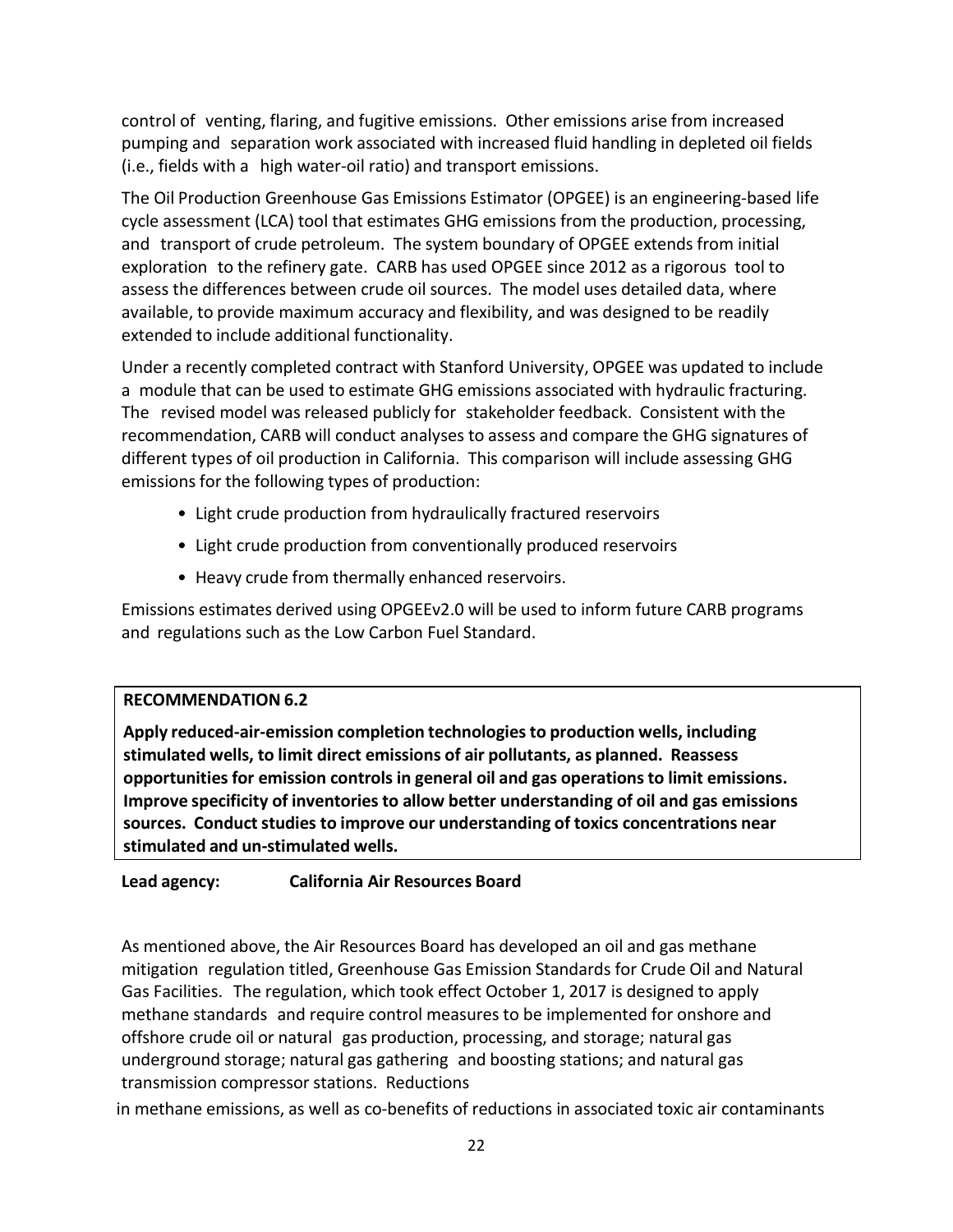(TAC), are expected as a result of the regulation. Although the regulation does not technically require reduced-air-emissions completion technologies as specified in the federal EPA New Source Performance Standards, local air district regulations that have been in place for decades to reduce VOC emissions have resulted in most oil fields in California already being well controlled. Produced fluids, including well stimulation fluids, are typically routed to separators and tanks that have vapor control already on them. Accordingly, the CARB's regulation will apply control requirements to the remaining uncontrolled operations and will result in comparable benefits.

The CARB also plans to collect data from oil and gas operations through air sampling associated with the SB 4 well stimulation permit process and through a research contract currently being prepared.

To develop a more complete understanding of the air emissions present in the vicinity of wells undergoing well stimulation, CARB staff has developed, in cooperation with the Division, an Air Sampling and Analysis Plan (Plan) to include as guidance for an air monitoring permit requirement for selected operations. Operators will implement the Plan and provide data to CARB staff. This permit requirement is intended to result in data representative of a variety of operations, geographic areas, meteorological conditions, and well stimulation chemical additive formulations. Operations will be selected based on these, and other, parameters. The Plan will require operators to obtain air samples before and during a well stimulation operation and analyze the samples for GHG, volatile organic carbon (VOC) and toxic air contaminant (TAC) emissions. The Plan will serve as a screening analysis to inform CARB and local air district future efforts and to provide data to inform future permit review.

Finally, CARB has entered into a research contract related to air emissions associated with oil and gas operations. The contract to perform percolation pond testing to determine the presence and quantity of well stimulation chemicals is titled, Measurement of Wastewater Emissions from Crude Oil and Natural Gas Operations (Pond study). The Pond study will consider well stimulation but will be broader in scope and measure GHG, VOC, and TAC emissions from wastewater used in California's crude oil and natural gas operations. Wastewater, also known as produced water, is generated as a result of crude oil and natural gas production, and may be disposed of in open-air ponds that allow the water to evaporate and percolate, or may be discharged for agriculture use or other purposes. Several of California's air districts currently regulate wastewater for VOCs. This information will be used to develop emissions estimates and provide information that may be used to develop informed policy decisions. Under this contract, the study of percolation pond emissions testing is expected to be completed by June 2019.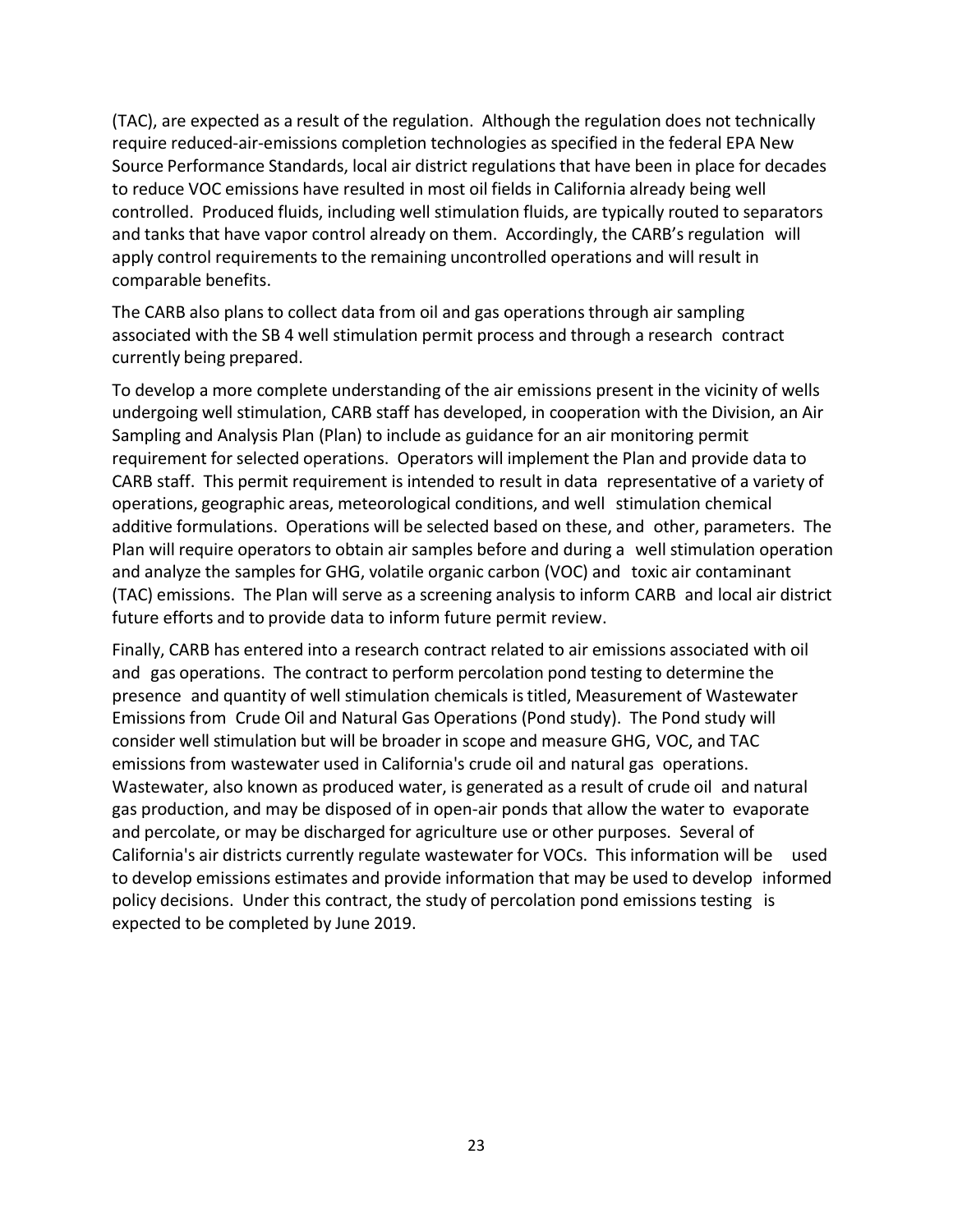## **RECOMMENDATION 6.3**

**Conduct studies in California to assess public health as a function of proximity to all oil and gas development, not just stimulated wells, and develop policies such as science-based surface setbacks, to limit exposures.**

#### **Lead agency: California Air Resources Board Office of Environmental Health Hazard Assessment**

To develop a more complete understanding of the air emissions present in the vicinity of wells undergoing well stimulation, CARB staff has developed, in cooperation with the Division, an Air Sampling and Analysis Plan (Plan) to include as guidance for an air monitoring permit requirement for selected operations. Operators will implement the Plan and provide data to CARB. This permit requirement is intended to result in data representative of a variety of operations, geographic areas, meteorological conditions, and well stimulation chemical additive formulations. Operations will be selected based on these, and other, parameters. The Plan will require operators to obtain air samples before and during a well stimulation operation and analyze the samples for GHG, VOC, and TAC emissions. The Plan will provide data to inform future permit review and will serve as a screening analysis to inform the future efforts of CARB and local air agencies to determine air concentrations in the vicinity of oil and gas operations and potential health impacts to nearby populations.

The CARB is also initiating an air monitoring study in neighborhoods around oil and gas facilities such as production fields and storage facilities, particularly in disadvantaged or highly impacted communities. The study will include short-term (three to four months per site) community monitoring near oil and gas activities, source testing as indicated to identify potential areas of elevated risk, and health risk assessment as indicated. Air monitoring conducted in specific communities of concern and the data generated from the effort will help CARB and others assess potential community exposure to pollutants of concern, provide the public with information they need to make informed decisions, and assess the effectiveness of onsite mitigation activities at reducing levels of pollution in the community. The study is expected to begin by mid-2018.

The Office of Environmental Health Hazard Assessment (OEHHA) will assist CARB staff in site selection. To inform the selection, in addition to other considerations, OEHHA will use its CalEnviroScreen screening tool, which characterizes pollution burdens in communities across the state as well as socioeconomic and public health conditions that can increase a population's vulnerability to the adverse health effects of pollution.

OEHHA will assist CARB staff in choosing chemicals to be monitored, and will use the monitoring results to assess health risks in communities near oil and gas facilities and other industrial sources.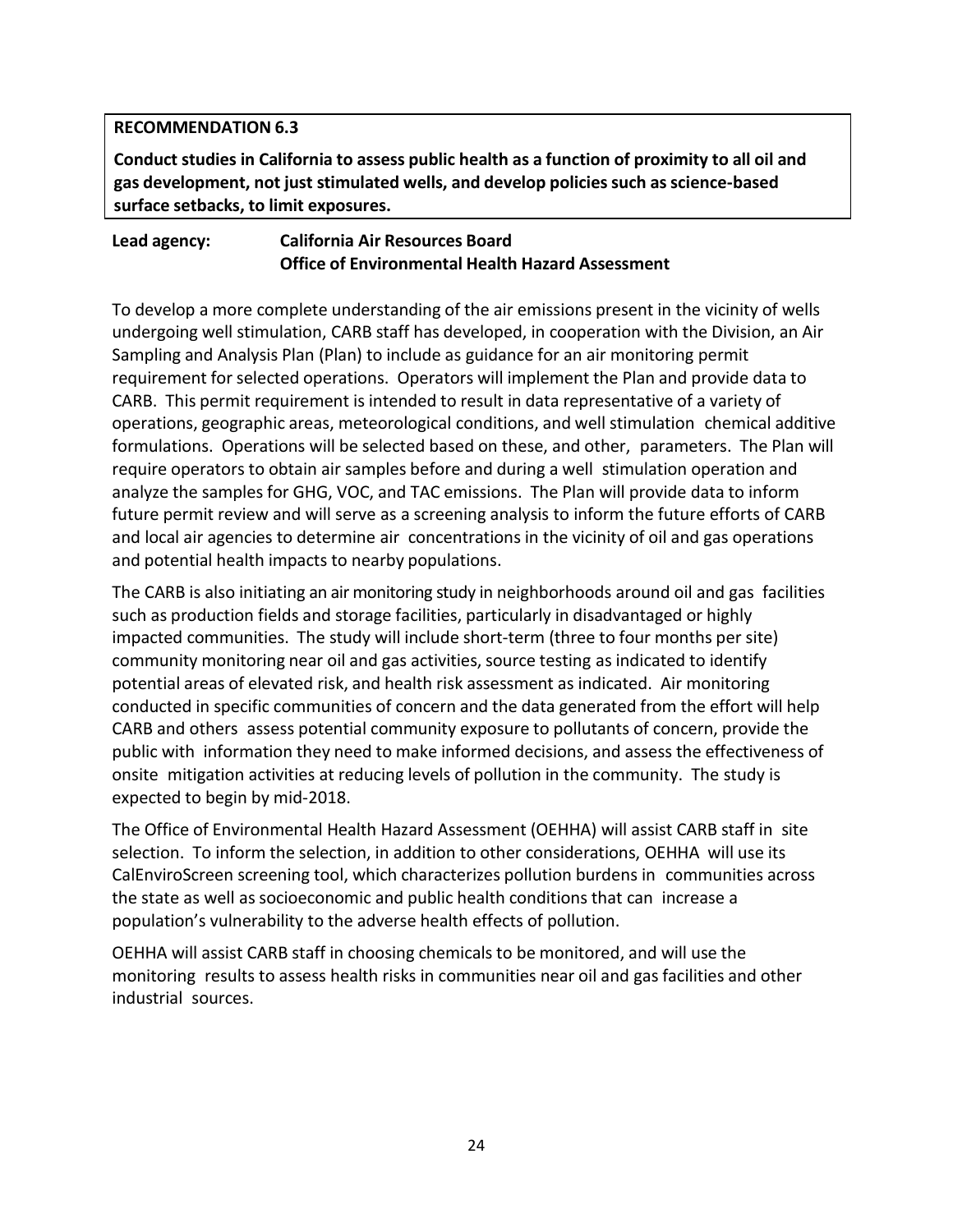## **RECOMMENDATION 6.4**

**Conduct California-based studies focused on silica and volatile organic compounds exposures to workers engaged in hydraulic fracturing-enabled oil and gas development based on National Institute for Occupational Safety and Health occupational health findings and protocols.**

# **Lead Agency: Division of Occupational Safety and Health (Cal/OSHA)**

On September 16, 2016, the Occupational Safety and Health Standards Board adopted regulations addressing respirable crystalline silica similar to those promulgated by the U.S. Department of Labor, Occupational Safety and Health Administration on March 25, 2016. The regulation lowers the permissible exposure limit (PEL) for crystalline silica to 50 micrograms per cubic meter of air, averaged over an eight-hour shift. It also requires employers to use engineering controls and work practices to limit worker exposure, provide respiratory protection when controls do not limit exposures to the PEL, limit access to high exposure areas, train workers, and provide medical exams to workers exposed to silica more than 30 days per year.

The new PEL for silica became effective October 17, 2016, for all employers. The remaining requirements of the silica regulation became effective on June 23, 2017, for construction operations and will become effective June 23, 2018, for general industry (all non-construction operations).

For hydraulic fracturing operations in the oil and gas industry, the effective dates of the silica regulation are as follows:

- 1. PEL October 17, 2016.
- 2. The requirement to use engineering controls to reduce silica exposures commences on June 23, 2021.
- 3. The requirements to provide medical surveillance to employees commences on June 23, 2018 for employees exposed above the PEL for more than 30 days per year. For employees exposed to less than the PEL, but greater than the action level of 25 micrograms per cubic meter of air for more than 30 days per year, the requirements to provide medical surveillance commences on June 23, 2020.
- 4. All other provisions of the silica regulation commence on June 23, 2018. The Standards Board has committed their staff to begin advisory committee meetings for a second round of silica rulemaking, which will be specific to construction operations and will not affect petroleum drilling and production.

Cal/OSHA convenes advisory committee meetings on a regular basis to consider updates to PELs for airborne contaminates through a review of the scientific and medical literature and feasibly data. Volatile organic compounds are among the airborne contaminates that are being reviewed by the advisory committee for possible rulemaking to reduce exposure limits. Please see the Cal/OSHA Health Effects Advisory Committee website for information on the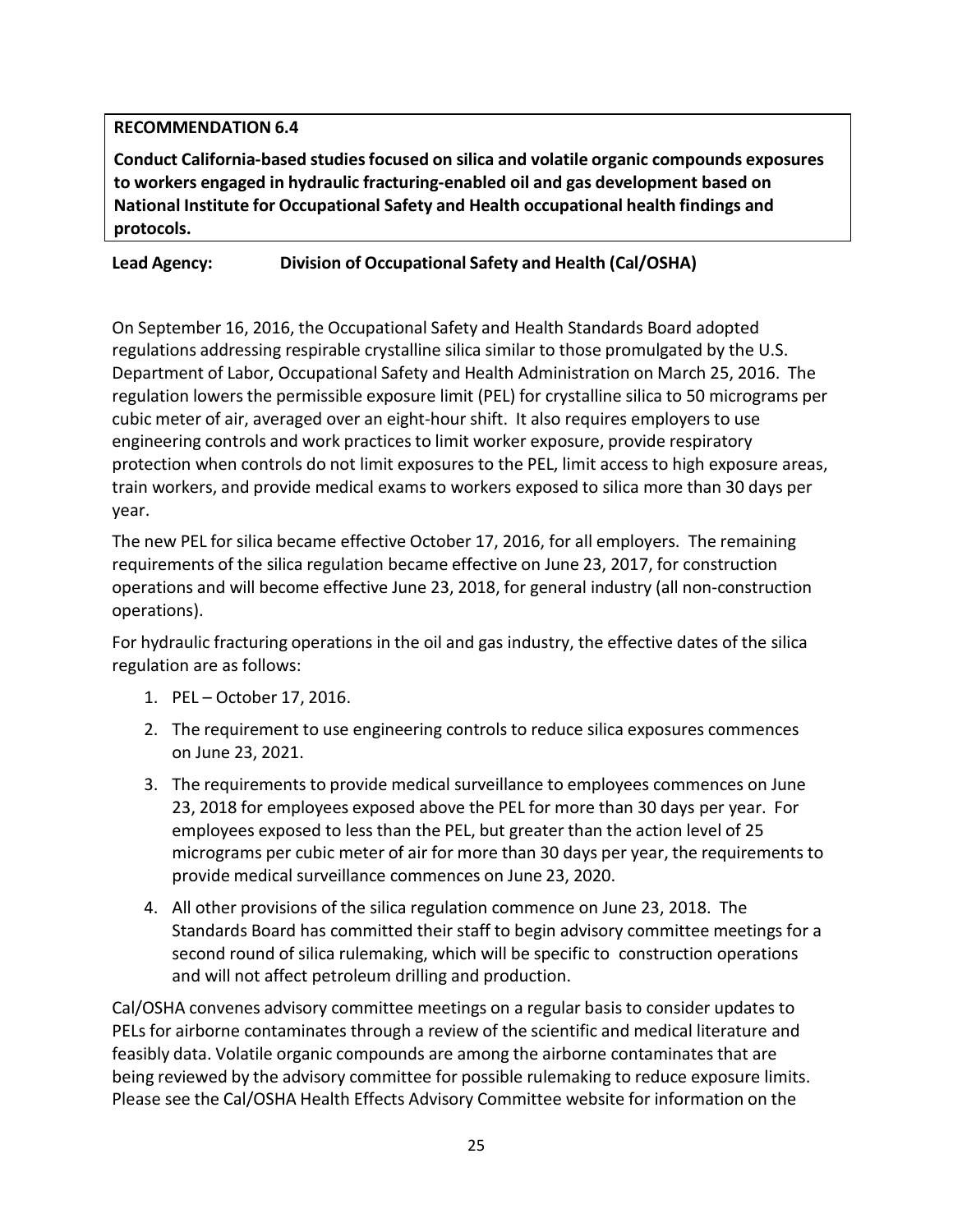specific chemicals under review or being considered for review: [http://www.dir.ca.gov/dosh/doshreg/5155Meetings.html.](http://www.dir.ca.gov/dosh/doshreg/5155Meetings.html)

#### **RECOMMENDATION 7.1**

**DOGGR should digitize paper records and organize all datasets in databases that facilitate searches and quantitative analysis. DOGGR should also institute and publish data quality assurance practices, and institute enforcement measures to ensure accuracy of reporting. When a few years reporting data are available, a study should assess the value, completeness and consistency of reporting requirements for hydraulic fracturing and acid treatments operations and as necessary, revise or expand reporting requirements. The quality and completeness of the data collected by SCAQMD provides a good example of the completeness and availability the state should seek to emulate. The Department of Conservation should reevaluate well stimulation data trends after 3 to 5 years of reporting.**

**Lead agency: Division of Oil, Gas, and Geothermal Resources**

The Division has historically collected data from operators and managed well records using an essentially paper-based system. Regulations did not require operators to submit data in any uniform format, and the records that are submitted are frequently hand written, missing data, or sent staggered in multiple mailings. The Division further lacked a uniform business process to manage and store data and documents, leading each District to develop its own system independently. Overall, this has made it difficult for precise records to be located when needed, and led to major gaps in existing records.

In order to improve data management practices, the Division is in the process of implementing a new well management system. This system, from the Ground Water Protection Council (GWPC), is named WellSTAR (Well Statewide Tracking And Reporting) and is powered by the Risk Based Data Management System from GWPC. This system is currently being utilized by 23 other states. This project is being split up into four separate releases with the first release in August 2017. Subsequent releases will follow with a project end date of the fall of 2019. The three major goals of this project are to improve the accuracy and ease of data management; increase transparency of Division data by allowing efficient, searchable access for the public; and develop an e-permitting functionality for operators to submit required documents.

The Division is currently working with contractors and the California Department of Technology to develop the system and coordinating all district staff to create a uniform business practice. In addition to developing the system to intake new data from permits and drilling activities, the Division will need to migrate legacy data comprised of more than 100 years of records.

While the Division has made data and records available to the public in several formats, none of these methods were very useful or efficient. The Annual Report of the State Oil and Gas Supervisor provides annual data about the oil and gas industry, but there is no formal procedure to answer inquiries. Well records have been available online since 2004, yet these